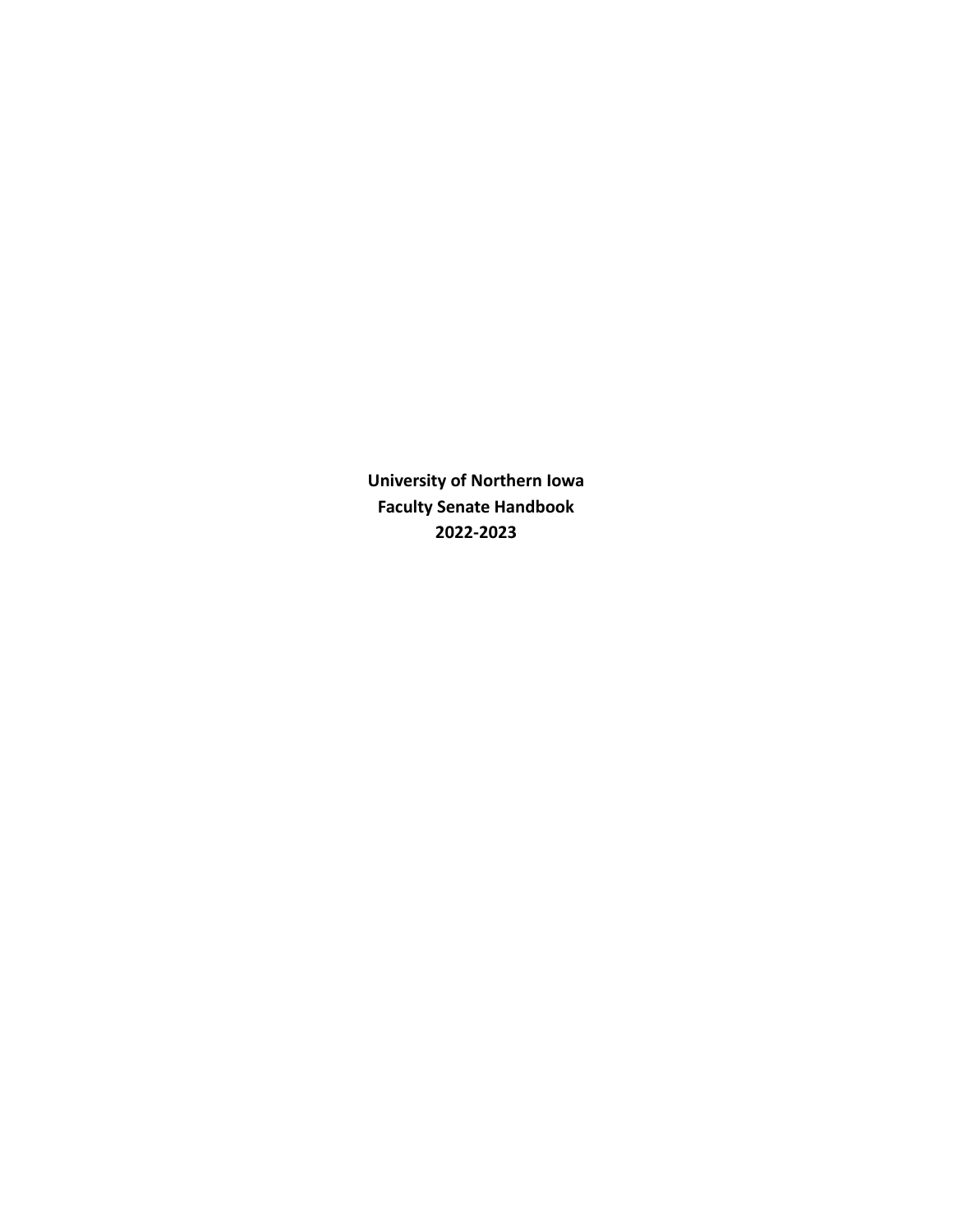### **Table of Contents**

**Overview of Faculty Leadership**

**University Faculty Senate Overview**

**Senate Resources**

**Senate Meeting Dates 2022-23**

**University Faculty Senate Membership**

**Senate Councils and Committees**

**Appendix A: Faculty Senate Fact Sheet**

**Appendix B: Essentials of Robert's Rules**

## **Appendix C: Senate Council and Committee Charters**

**Charter of the Senate [Leadership](#page-16-0) Council Charter of the Senate [Academic](#page-17-0) Affairs Council Charter of the Senate [Student](#page-18-0) Affairs Council Charter of the Senate [Nominating](#page-19-0) Committee Charter of the Senate Policy [Committee](#page-20-0) Charter of the Senate [Governance](#page-21-0) Committee Charter of the University [Committee](#page-22-0) on Curricula Charter of the Program Vitality [Committee](#page-23-0) Charter of the UNI [Foundational](#page-24-0) Inquiry (UNIFI) Committee Charter of the Honorary Degrees [Committee](#page-25-0) Charter of the CETL Advisory [Committee](#page-26-0) Charter of the Student [Academic](#page-27-0) Appeals Board**

**Charter of the Committee on Admission, [Readmission,](#page-28-0) and Retention**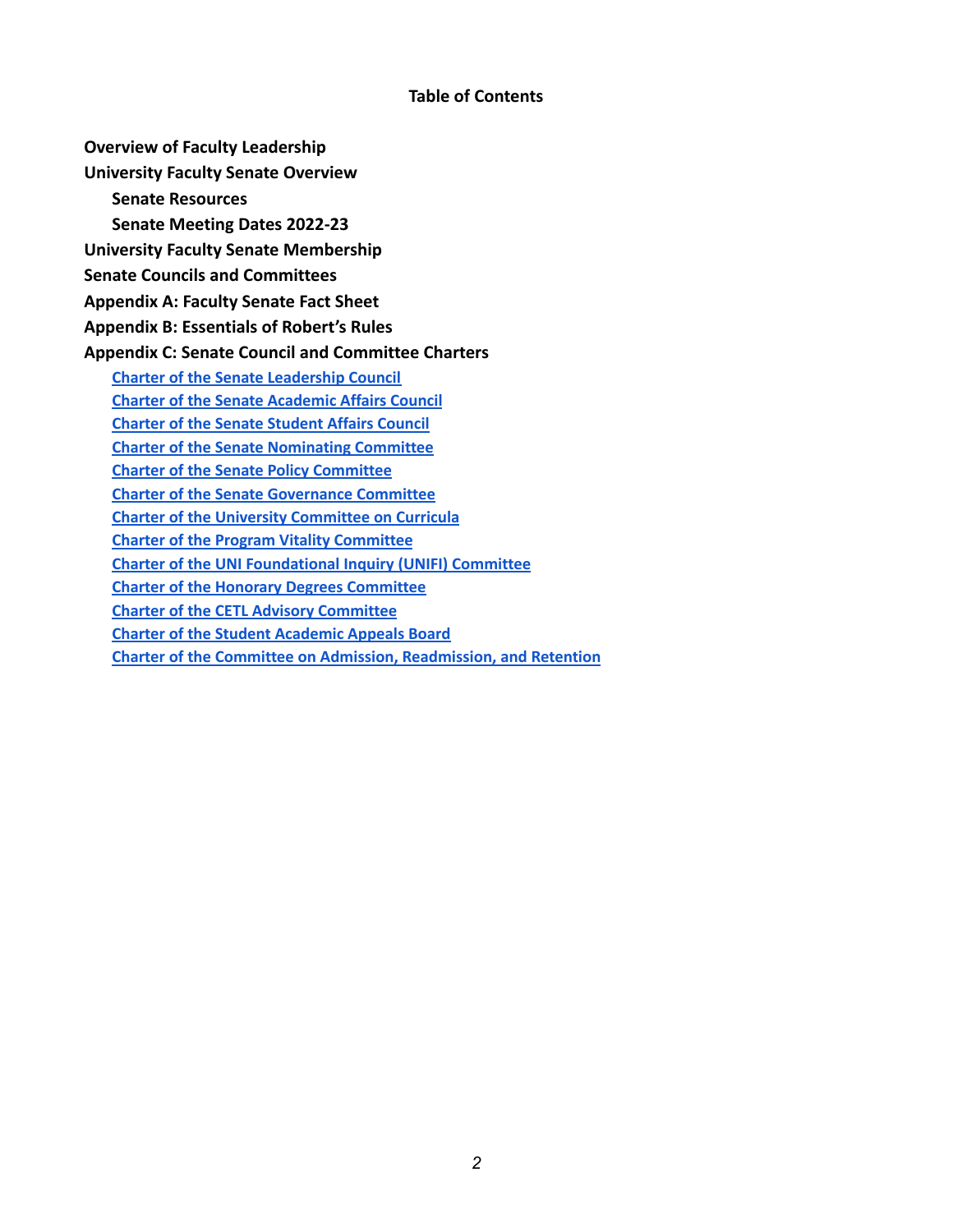## **Overview of Faculty Leadership**

*(from the Faculty Handbook)*

The Faculty at the University of Northern Iowa are represented by three governing agents: the Faculty Senate, the Faculty Chair, and United Faculty. All three represent the faculty as a whole and play a central role in the shared governance of the university. All three share responsibility for the protection of academic freedom, the fair and equitable application of policy, the advancement of the university's mission, and the promotion of faculty success.

## **University Faculty Senate**

The principal representative agency of the University faculty shall be the University Faculty Senate, which shall have the power to act for the faculty on all matters within its jurisdiction. The Senate is primarily responsible for issues of educational policy and curriculum.

## **Faculty Chair**

The Chair acts as spokesperson for the established policies and positions of the faculty to officers of the administration, to the press, to student leadership representatives, and consistent with Board policies and regulations to the Board of Regents.

## **United Faculty**

United Faculty is the certified, exclusive, and sole collective bargaining representative for the faculty pursuant to the relevant Public Employee Relations Board ("PERB") orders. It is primarily responsible for issues of salaries, working conditions, and other labor relations matters.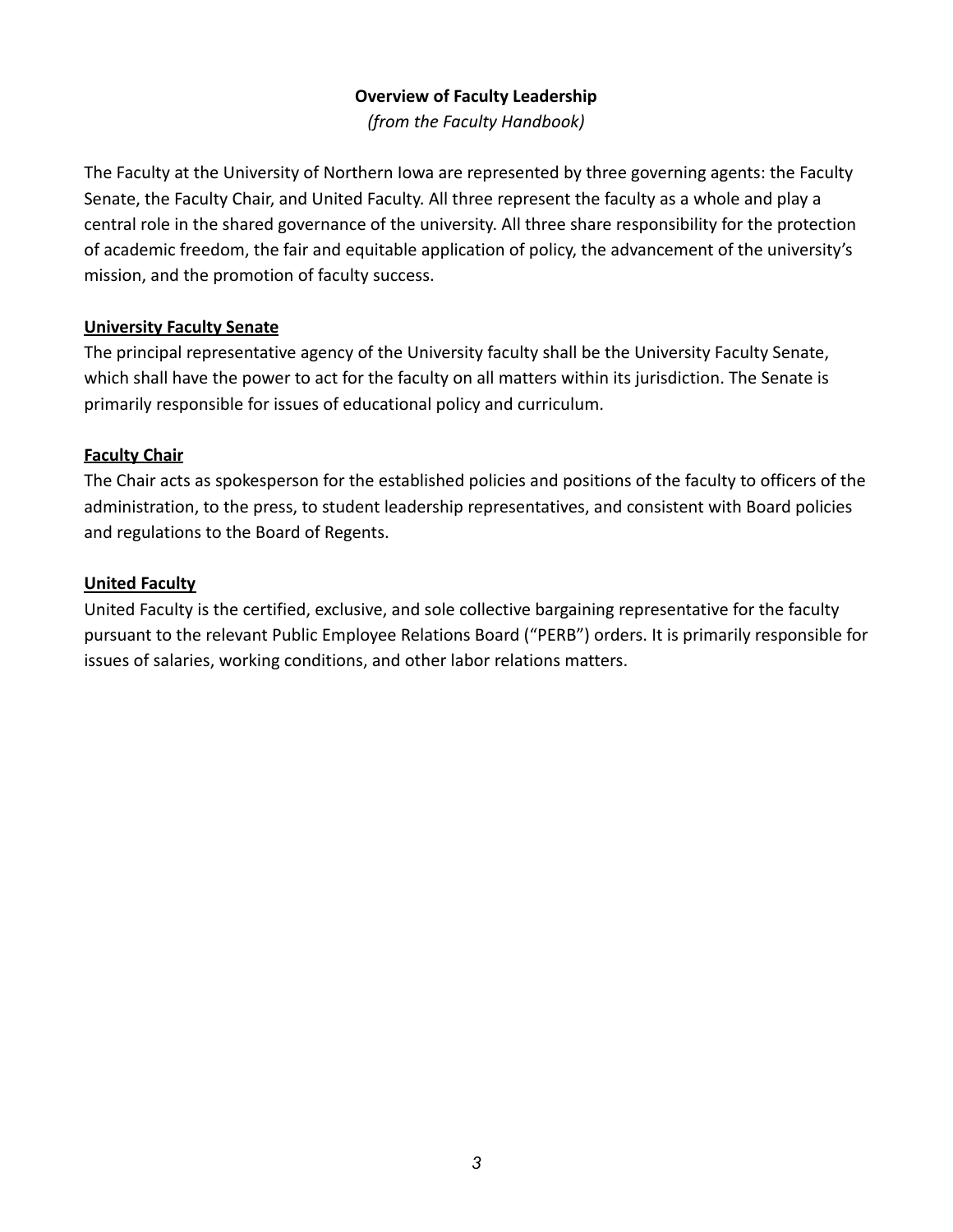## **University Faculty Senate Overview**

The faculty of the University of Northern Iowa take seriously our responsibility for shared governance, as outlined in the AAUP Statement on Governance of Colleges and Universities. The Constitution of the Faculty of the University of Northern Iowa explains the role of the faculty in shared governance on our campus. Our constitution delegates its functions to the Faculty Senate, as the principal acting body for the faculty. The jurisdiction of matters pertaining to the faculty, and delegated to the Faculty Senate, are documented in Article 4, paragraph 2:

*The faculty has the right to be adequately informed about and to participate jointly with the related components of the University in the determination of policy touching all the phases of the University's operations. The faculty may formulate and recommend policies to the President of the University on all subjects of University concern. The faculty shall play a central role in all decisions regarding educational policy and curriculum.*

The faculty's jurisdiction is limited when curriculum and educational policy matters lie wholly within the jurisdiction of a single college, as authority regarding those matters is delegated to college faculty senates. Although Senators are elected from within each college, they are obligated by Article 3, paragraph 7 of the Faculty Constitution to consider and represent the interests of the University as a whole, not the interests of individual departments or colleges.

*It shall be the duty of the Senate to consider all matters that come before it from the point of view of the welfare of the entire University and the State it serves; although elected from various faculty constituencies, senators shall consider themselves representatives of the best in their profession rather than the representatives of fractions of their larger constituency.*

The Bylaws of the University Faculty Senate further explain its function and operating procedures. Specifically, section 5 of the Bylaws outline Senate functions as policy formation, integration, consultation, and adjudication of appeals. The Senate considers proposals for changes to educational policy (5.1), coordinates relationships among the faculty and other University functions (5.2), engages in consultation with university administration (5.3), and arbitrates appeals regarding disputed interpretation of the Faculty Constitution (5.4).

The Senate currently meets twice monthly to consider specific petitions in exercise of the above functions. One of the two monthly meetings is convened with the Senate as a whole, and the other monthly meeting is conducted individually by Senate Subcommittees. Senate petitions, including supporting documents, are publicly available on the Senate website. Senate meeting agendas specify petitions docketed for debate and disposal, as well as petitions on the calendar under consideration for docketing, as outlined in Section 7 of the Bylaws, explaining Senate procedures. These meetings are conducted according to Robert's Rules of Order.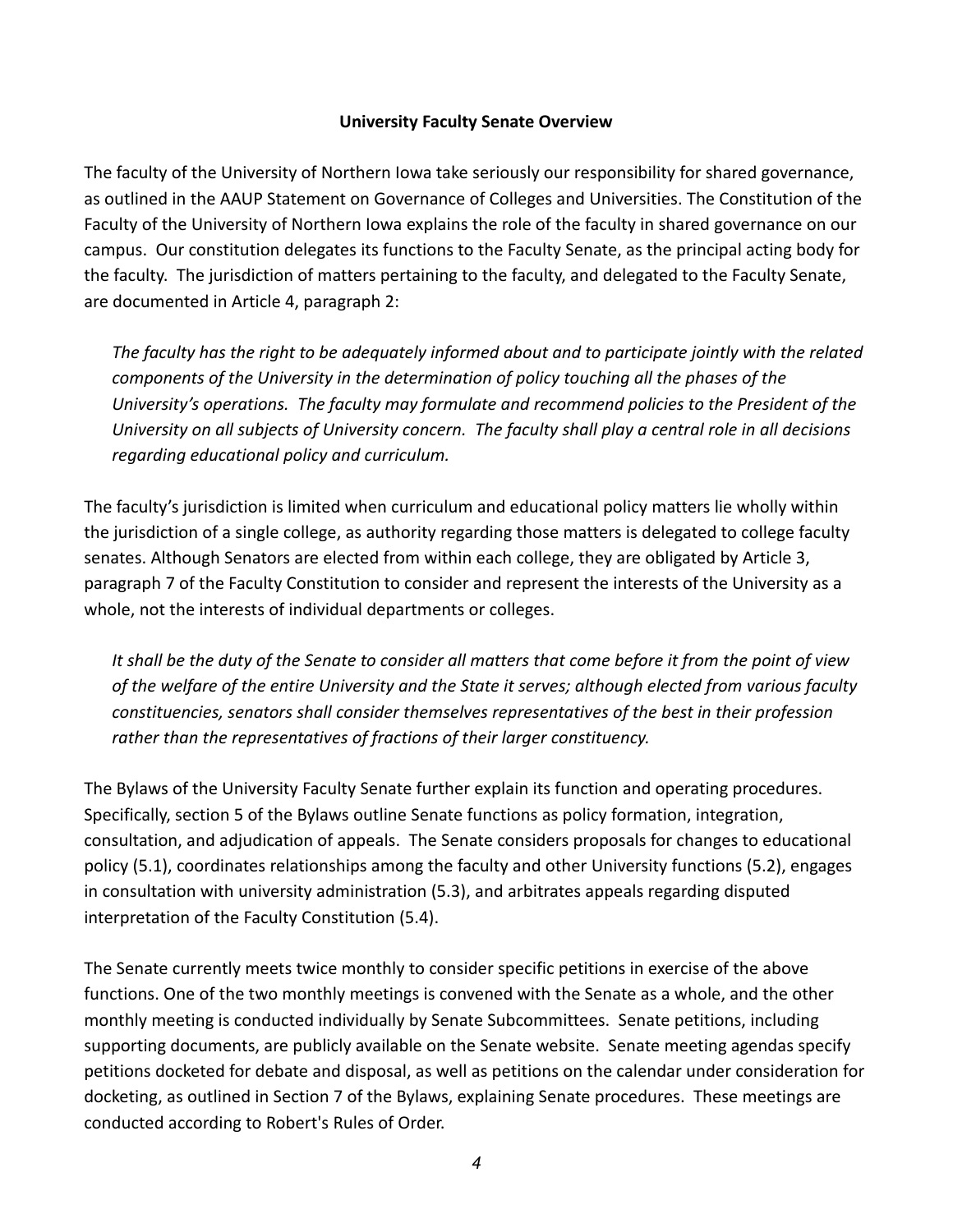The Senate is not principally a fact-finding body, so it routinely delegates work to standing and ad-hoc committees. Such committees are given a specific charter and are expected to provide reports and/or recommendations to the Senate regarding action pertaining to its charter. A schedule and template for committee reports is provided to committee chairs by the Senate Chair or a designee. A committee's recommendations for Senate action are included in a petition according to the senate bylaws. Like Senators, faculty delegates to university-level committees are obligated to pursue the interests of the whole University, not of individual colleges or departments, nor even only of the faculty.

Officers of the Faculty Senate work closely with leadership of United Faculty, the sole collective bargaining agent of the faculty to ensure cooperation, as outlined in our constitution's preamble, regarding matters related to overlapping jurisdiction. Where concerns overlap, leadership of both the Senate and United Faculty work in collaboration with university administration to seek arrangements that sustain the university community as a whole, including the faculty. These arrangements are consistent with AAUP's 1988 Statement on Academic [Government for Institutions Engaged in Collective](https://www.aaup.org/report/statement-academic-government-institutions-engaged-collective-bargaining) [Bargaining](https://www.aaup.org/report/statement-academic-government-institutions-engaged-collective-bargaining).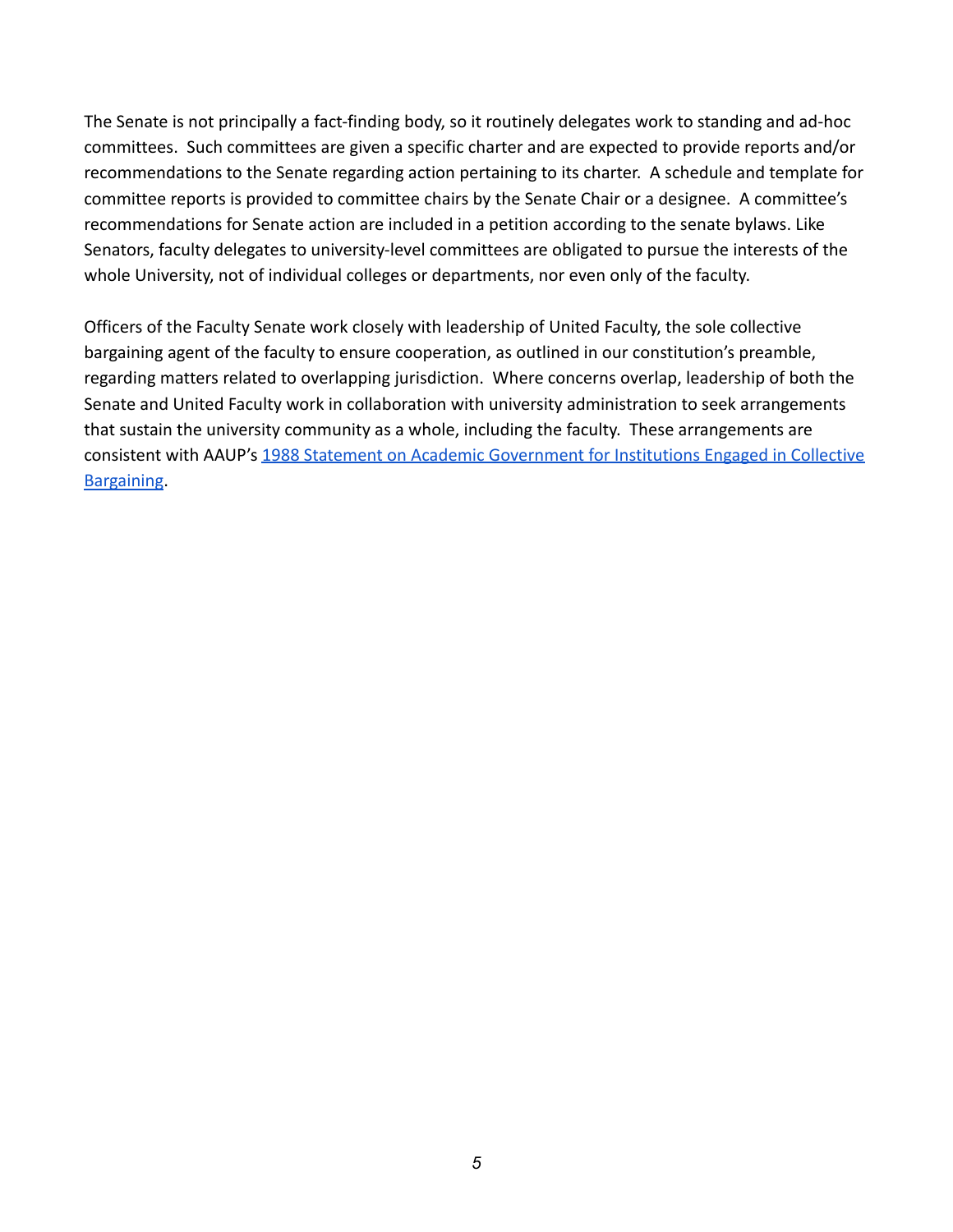#### **Senate Resources**

**[UNI Faculty Senate web page](https://senate.uni.edu/)**

**[UNI Faculty Constitution](https://senate.uni.edu/constitution-faculty)**

**[UNI Faculty Senate Bylaws](https://senate.uni.edu/uni-faculty-senate-bylaws-full-text)**

**[UNI Faculty Senate Handbook](https://senate.uni.edu/faculty-handbook)**

#### **2022-2023 Senate Meeting Dates**

| <b>Month</b>    | Committee<br><b>Meetings</b> | <b>Senate</b><br>Meetings <sup>1</sup> |
|-----------------|------------------------------|----------------------------------------|
| <b>August</b>   |                              | 22-AUG                                 |
| September       | 12-SEP                       | 26-SEP                                 |
| <b>October</b>  | 10-OCT                       | 24-OCT                                 |
| <b>November</b> | <b>14-NOV</b>                | <b>28-NOV</b>                          |
| <b>December</b> | FINAL EXAMS <sup>2</sup>     | <b>HOLIDAY BREAK</b>                   |
| January         | <b>HOLIDAY BREAK</b>         | 23-JAN                                 |
| February        | 13-FEB                       | 27-FEB                                 |
| <b>March</b>    | SPRING BREAK <sup>3</sup>    | 27-MAR                                 |
| <b>April</b>    | 10-APR                       | 24-APR                                 |

<sup>&</sup>lt;sup>1</sup>The Senate Leadership Council Steering Committee will meet one-week prior to senate meetings to determine and publish an agenda for the following week's meeting of the full senate.

<sup>&</sup>lt;sup>2</sup>Because their next scheduled meetings will be in February, Senate committees may wish to schedule their meeting for the first Monday in December.

 $3$  Committees may wish to hold a meeting on the first Monday in March to avoid having only 2 meetings in the Spring, especially if they chose not to hold a special meeting in December and have a busy Spring agenda.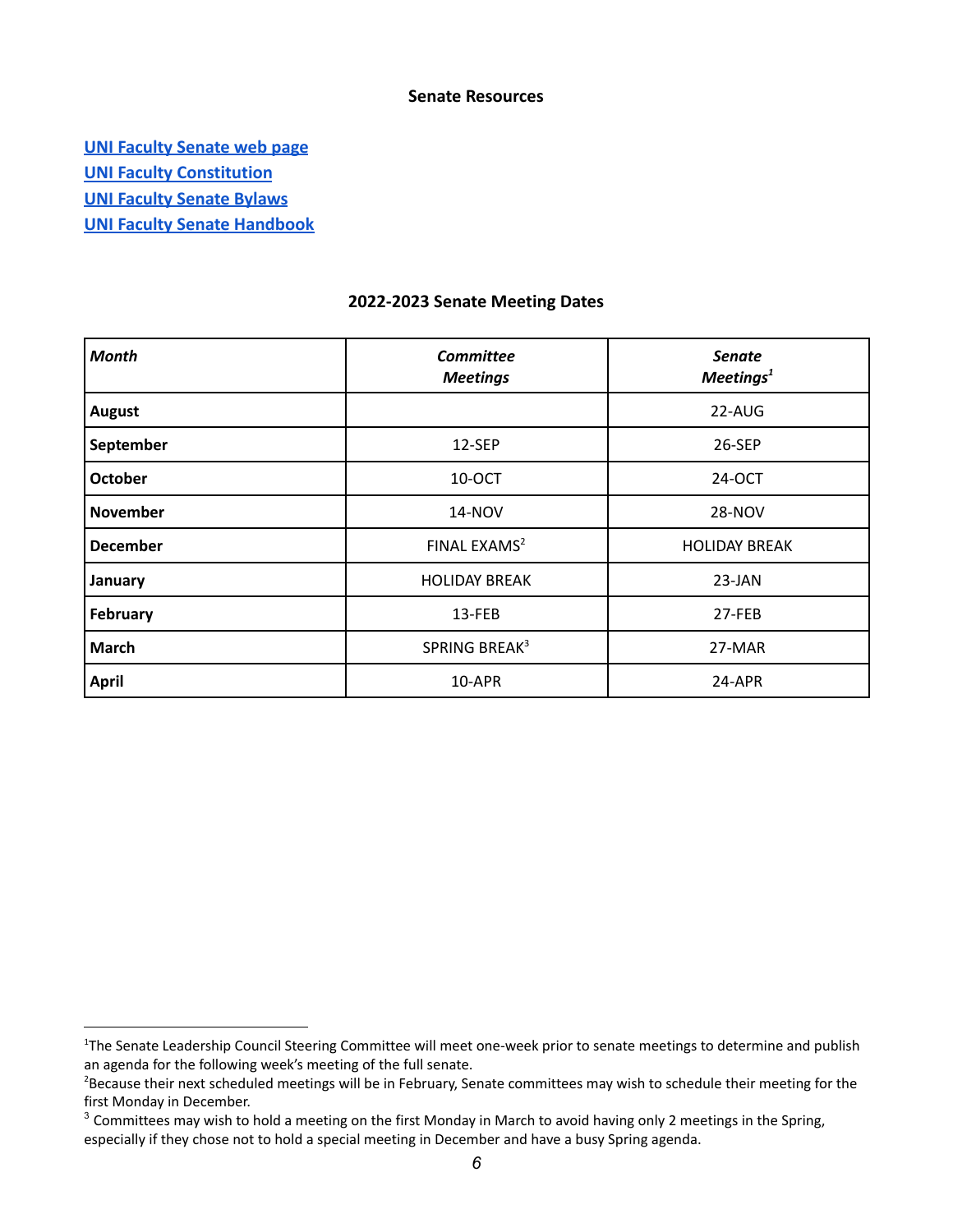## **University Faculty Senate Roles and Responsibilities**

## **University Faculty Senators**

The role of a Faculty Senator is a privilege that bears great opportunity and great responsibility. Senators are encouraged to use their role thoughtfully to the benefit of the whole university. We encourage a culture of active and engaged participation in service characterized by mutual respect for one anothers' viewpoints. Senators are expected to:

- Prepare for Senate meeting by reading materials related to submitted petitions, committee reports, and any additional information and materials
- Actively participate in Senate meetings through thoughtful debate, questions, and comments
- Actively participate in standing or ad hoc Senate committees
- Secure an alternate to attend meetings in the Senator's absence.
- Communicate with constituents regarding Senate business

## **Chair of the University Faculty Senate**

The primary activity of the Senate Chair's role is to convene meetings of the University Faculty Senate and of the Senate Leadership Council, and to determine the agenda and distribute minutes for those meetings. The Senate Chair may also serve as a leadership liaison to a Senate subcommittee (normally the Policy Committee). The Senate Chair also serves as the Vice Chair of the faculty and is the primary representative of the Faculty Senate on campus. The Senate Chair generally serves as an ex officio member on a number of university committees and supports the Chair of the Faculty as needed.

## **Vice Chair of the University Faculty Senate**

The purpose of the Senate Vice Chair is to foster continuity in the succession of Senate leadership in preparation for the role of Senate Chair. The Vice Chair may be called upon to convene meetings of the University Faculty Senate in the absence of the Senate Chair or as the Chair's designee in ex officio committee roles. The Vice Chair will also serve on the Senate Leadership Council and may serve as leadership liaison to the Senate Student Affairs Council and to the Senate Nominating Committee.

## **Past Chair of the University Faculty Senate**

The purpose of the Senate Past Chair is to foster continuity in the succession of Senate leadership in an advisory role. The Past Chair may be called upon to convene meetings of the University Faculty Senate in the absence of the Senate Chair or as the Chair's designee in ex officio committee roles. The Past Chair will also serve on the Senate Leadership Council and may serve as leadership liaison to the Senate Academic Affairs Council and to the Senate Governance Committee.

## **University Faculty Secretary**

The purpose of the Secretary is to provide a basis for institutional memory across cohorts of University Faculty Senate officers. In addition, coordinates technology during meetings, coordinates access to Faculty Senate shared Google Drive, and provides other administrative support as agreed, on a voluntary basis.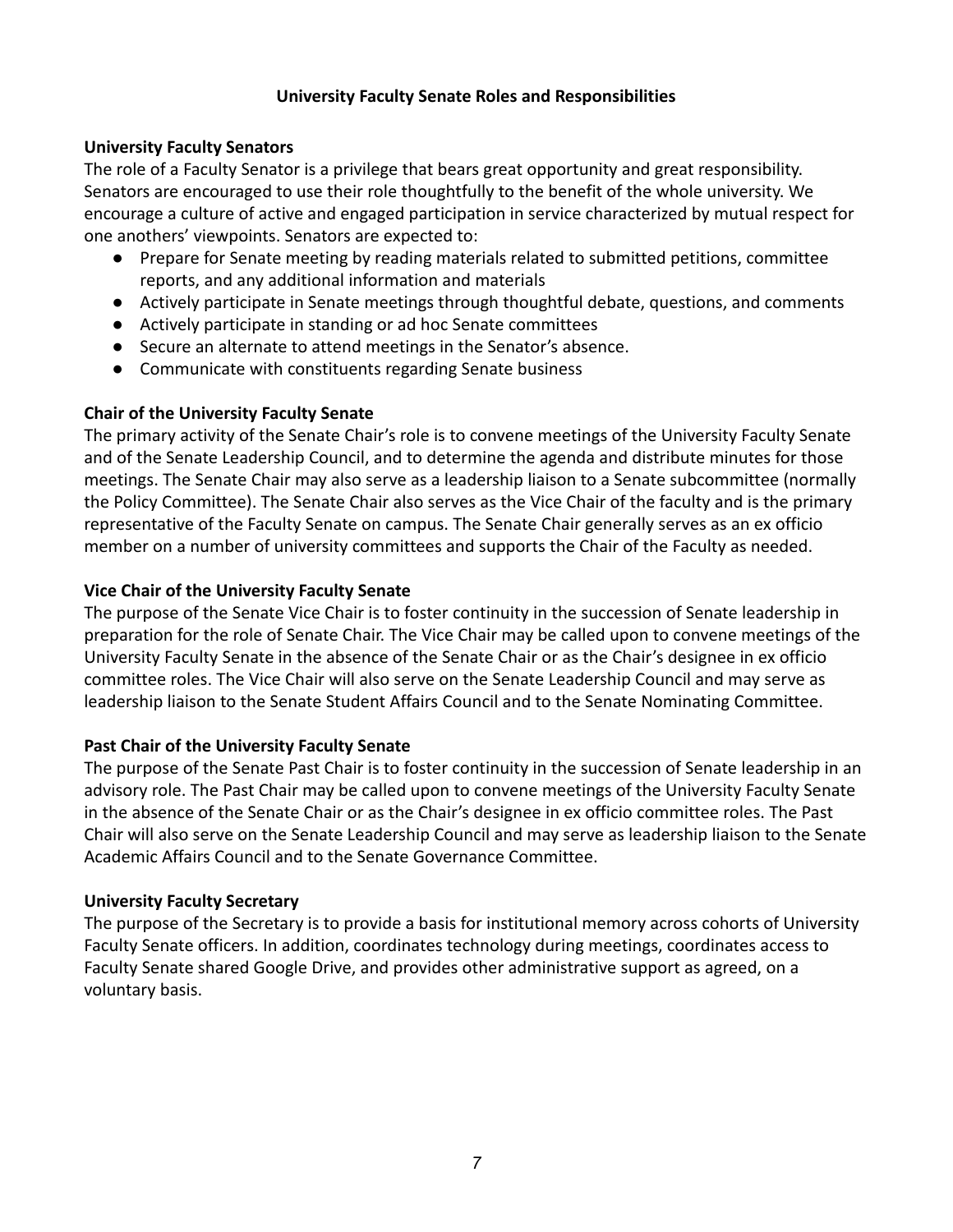## **Senate Councils and Committees**

## **Senate Council Steering Committees**

| Committee                                             | <b>Mission</b>                                                                                                                                                                                                                                                                                                                                                                            |
|-------------------------------------------------------|-------------------------------------------------------------------------------------------------------------------------------------------------------------------------------------------------------------------------------------------------------------------------------------------------------------------------------------------------------------------------------------------|
| Senate Leadership Council Steering<br>Committee       | The Faculty Senate Leadership Council is constituted<br>of senate committees related to senate leadership<br>activities. Leaders and stakeholders of the<br>committees meet periodically to assure coherence<br>among the activities of constituent committees and<br>to recommend changes pertaining to their policies,<br>practices, and people to the Faculty Senate.                  |
| Senate Academic Affairs Council Steering<br>Committee | The Faculty Senate Student Affairs Council is<br>constituted of senate committees related to<br>curriculum and pedagogy. Leaders and stakeholders<br>of the committees meet periodically to assure<br>coherence among the activities of constituent<br>committees and to recommend changes pertaining to<br>their policies, practices, and people to the Faculty<br>Senate.               |
| Senate Student Affairs Council Steering<br>Committee  | The Faculty Senate Student Affairs Council is<br>constituted of senate committees related to the<br>faculty's role in student success. Leaders and<br>stakeholders of the committees meet periodically to<br>assure coherence among the activities of constituent<br>committees and to recommend changes pertaining to<br>their policies, practices, and people to the Faculty<br>Senate. |

# **Committees of the Leadership Council (Senate subcommittees)**

| Committee                          | Mission                                                                                                                                                                                                                                                                                           |
|------------------------------------|---------------------------------------------------------------------------------------------------------------------------------------------------------------------------------------------------------------------------------------------------------------------------------------------------|
| <b>Senate Nominating Committee</b> | The Senate Nominating Committee shall assure<br>continuous improvement in effectiveness of<br>committees in the Faculty Senate's purview,<br>proposing necessary adjustments to committee and<br>council charters, including all aspects of their mission,<br>responsibilities, and organization. |
| Senate Policy Committee            | The Faculty Senate Policy Committee shall assure<br>continuous improvement of the educational policies<br>pertaining to matters in the Faculty Senate's purview.<br>The committee will propose necessary adjustments<br>to specific policies.                                                     |
| Senate Governance Committee        | The Senate Governance Committee shall ensure                                                                                                                                                                                                                                                      |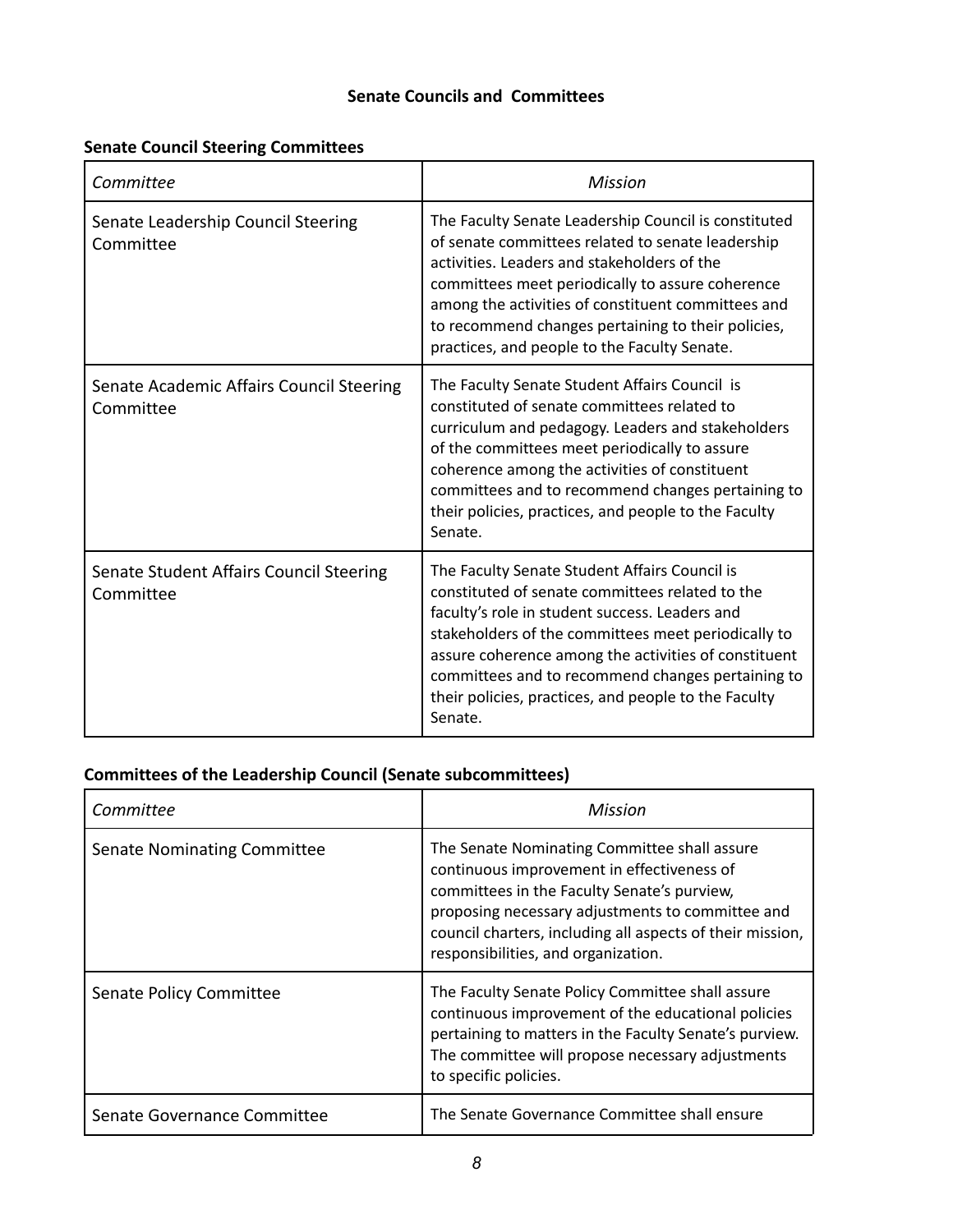## **Committees of the Academic Affairs Council**

| Committee                                                        | Mission                                                                                                                                                                                                                                                                                                                                                                                                                                                                                                                                                                                                                                         |
|------------------------------------------------------------------|-------------------------------------------------------------------------------------------------------------------------------------------------------------------------------------------------------------------------------------------------------------------------------------------------------------------------------------------------------------------------------------------------------------------------------------------------------------------------------------------------------------------------------------------------------------------------------------------------------------------------------------------------|
| University Committee on Curricula                                | Review academic departments' proposals for changes<br>to the undergraduate curriculum, consistent with<br>Policy 2.04 and the Curriculum Review Process<br>Information Handbook. The UCC will provide liaison<br>with the Graduate Council, as necessary, and will<br>provide an annual report of approved curriculum<br>changes to the University Faculty Senate.                                                                                                                                                                                                                                                                              |
| <b>Program Vitality Committee</b><br>(joint w/ Academic Affairs) |                                                                                                                                                                                                                                                                                                                                                                                                                                                                                                                                                                                                                                                 |
| UNI Foundational Inquiry (UNIFI)<br>Committee                    | In overseeing the university's general education<br>program, the UNIFI Committee's mission is to<br>maintain a culture of collaboration, to initiate and<br>review changes related to UNIFI structure and<br>curriculum, to provide necessary adjustments to the<br>UNIFI program prompted by ongoing program review,<br>to promote the UNIFI program on and off campus, to<br>cultivate engaged pedagogy in UNIFI courses, to<br>assess Student Learning Outcomes (SLOs), and to<br>uphold UNIFI as an innovative, common experience<br>for all students that enables them to develop skills<br>and knowledge across a breadth of disciplines. |
| <b>Honorary Degrees Committee</b>                                | Facilitate solicitation of suggestions and nominations<br>from the university community and make<br>recommendations for awarding Honorary Degrees to<br>the President of the University, according to Policy<br>2.05.                                                                                                                                                                                                                                                                                                                                                                                                                           |
| <b>CETL Advisory Committee</b>                                   | Oversee and provide direction for activities of the<br>Center for Excellence in Teaching and Learning (CETL)<br>through active engagement in the Center's activities<br>and planning.                                                                                                                                                                                                                                                                                                                                                                                                                                                           |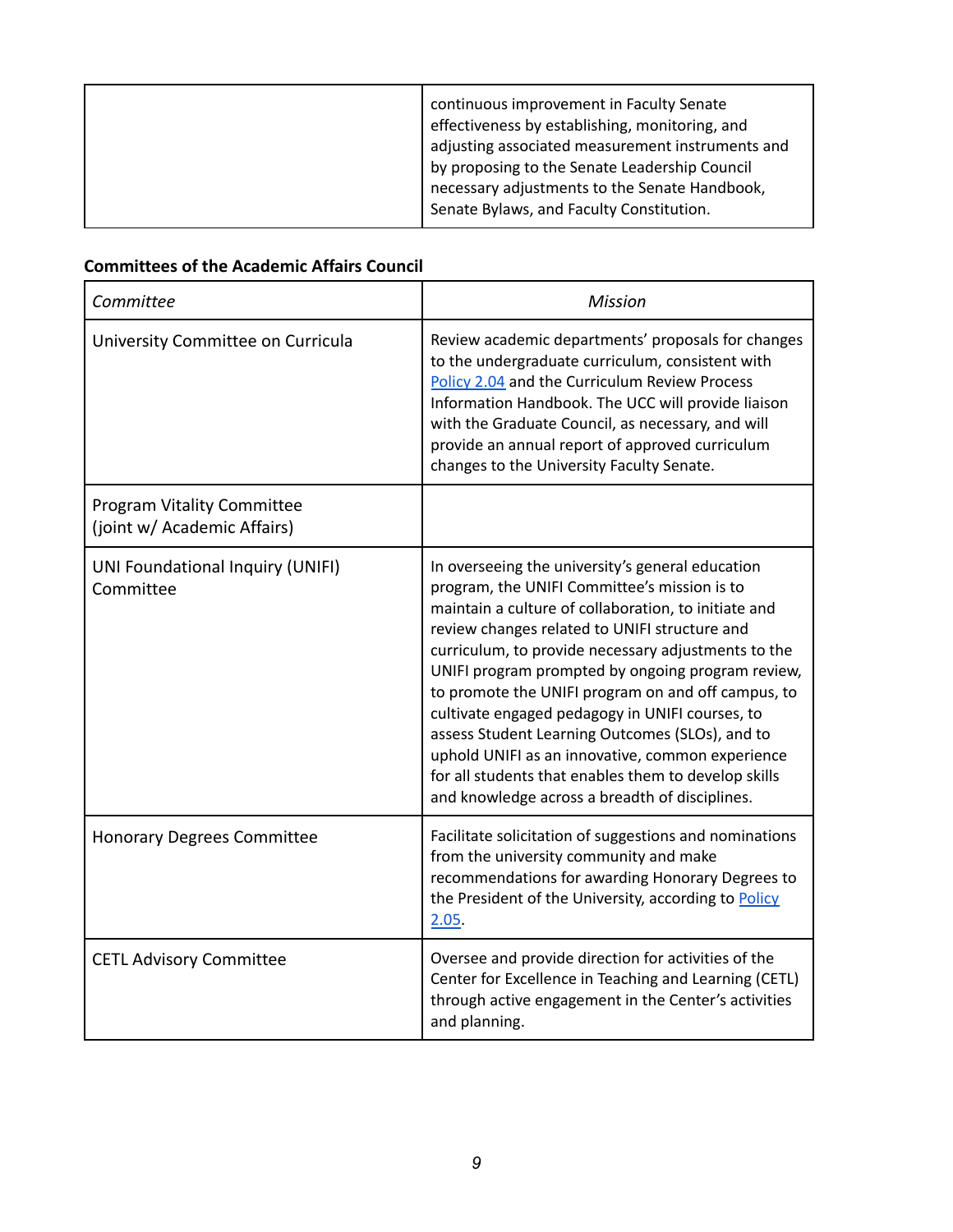## **Committees of the Student Affairs Council**

| Committee                                             | Mission                                                                                                                                                                                                                                                                                                                                      |
|-------------------------------------------------------|----------------------------------------------------------------------------------------------------------------------------------------------------------------------------------------------------------------------------------------------------------------------------------------------------------------------------------------------|
| <b>Student Academic Appeals Board</b>                 | Hears student academic grievances through<br>execution and review of Policy 12.01 and also<br>provides maintenance of <b>Policy 3.01</b> , which is often<br>the subject of student grievances.                                                                                                                                              |
| Committee on Admission, Readmission,<br>and Retention | Considers the admission, readmission, and retention<br>of undergraduate students, through execution and<br>review of the undergraduate academic standing<br>policy: considers readmission of undergraduate<br>students according to the <i>principles</i> adopted by the<br>University faculty and procedures developed by the<br>Committee. |

# **Committees of the Graduate Council (chartered by the Graduate Faculty)**

| Committee                                        | Description                                                                                      |
|--------------------------------------------------|--------------------------------------------------------------------------------------------------|
| <b>Graduate Council</b>                          | Acts on behalf of the Graduate Faculty on<br>graduate policy and curricular matters.             |
| <b>Graduate Curriculum Committee</b>             | Responds to Graduate Council and submits<br>annual curriculum proposal to the Faculty<br>Senate. |
| Professional Development Assignment<br>Committee | Recommends recipients of professional<br>development assignments.                                |
| University Research Committee                    | Examines applications for summer fellowships.                                                    |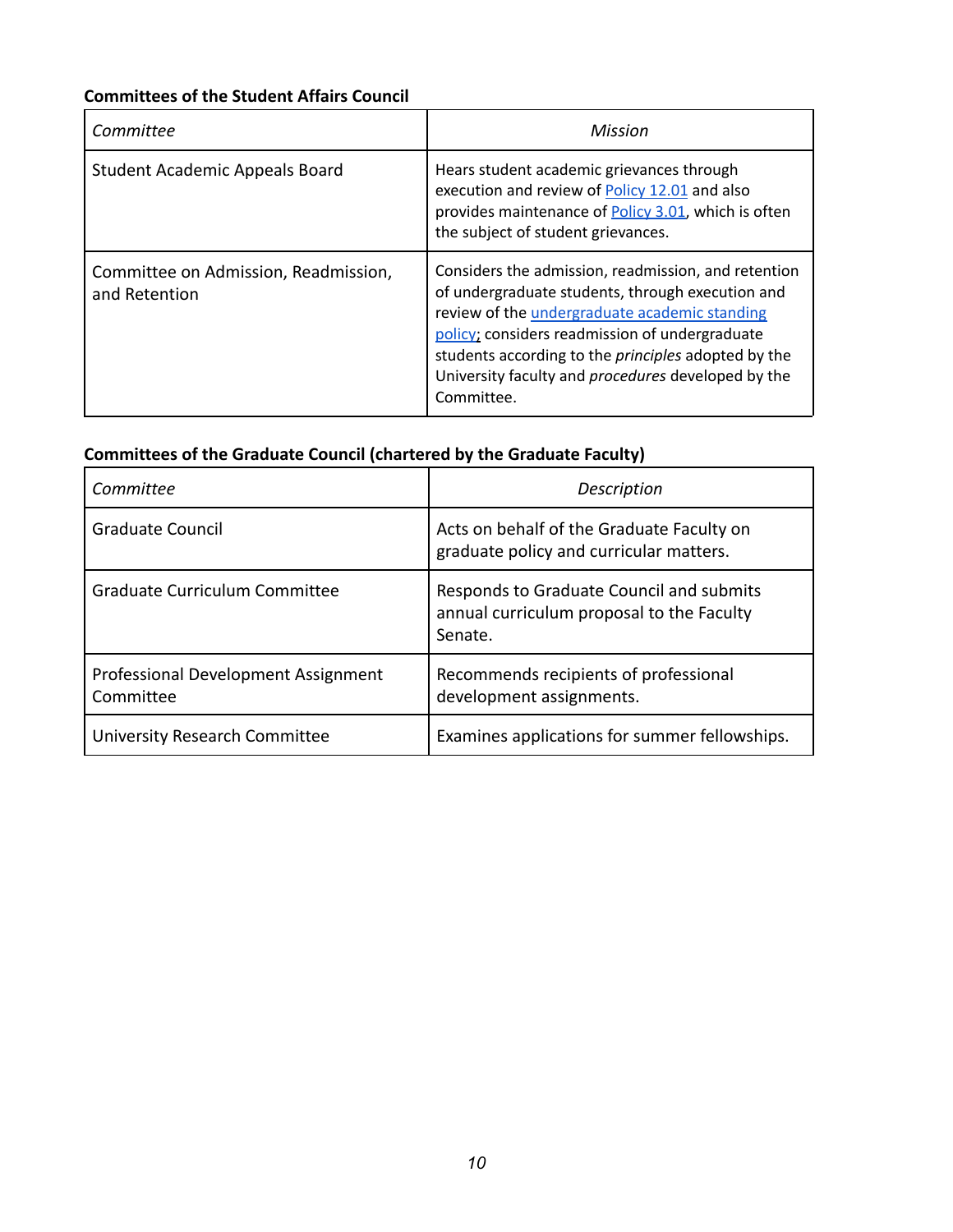**APPENDIX A: UNI Faculty Governance Fact Sheet [Placeholder]**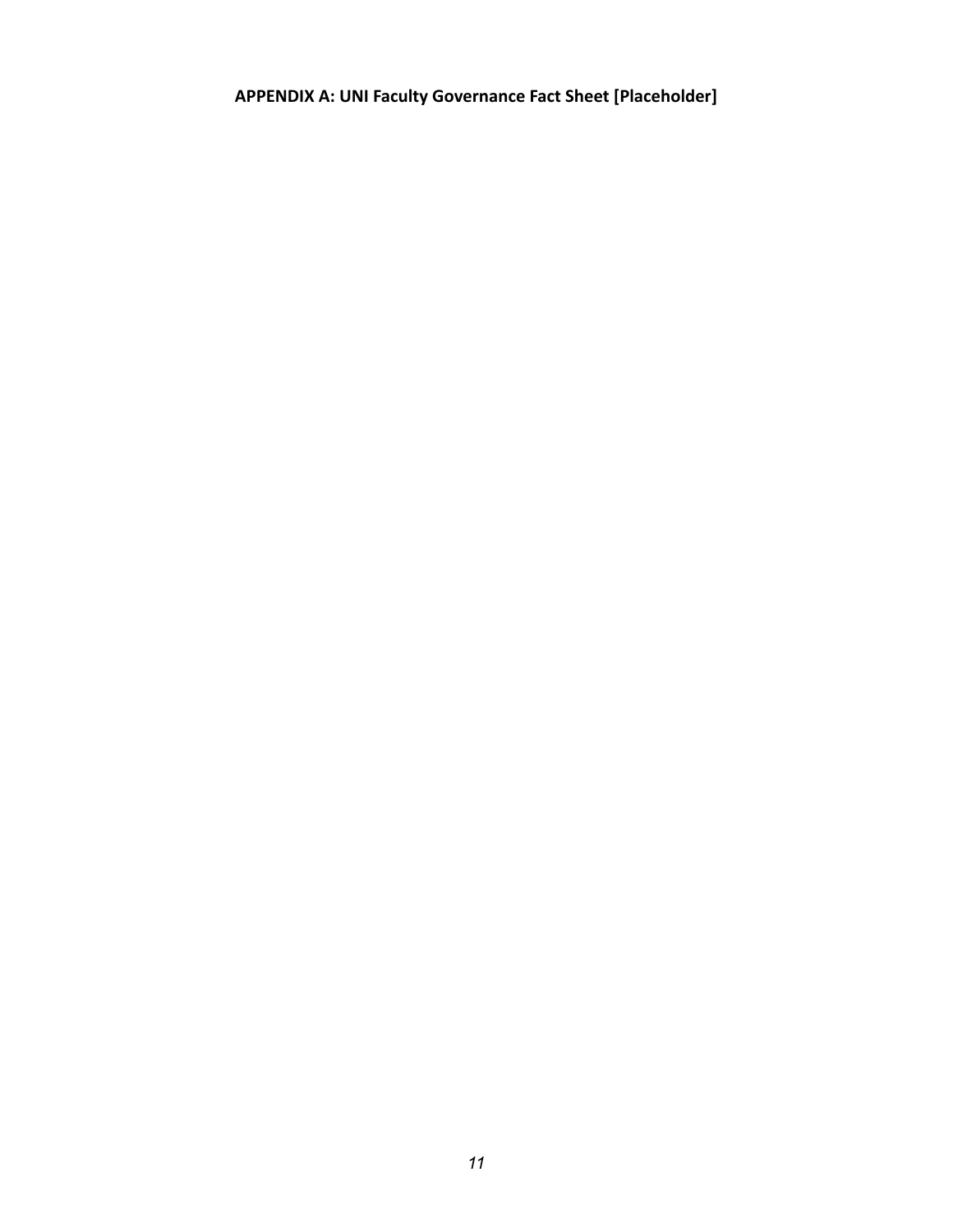## **Appendix B: Essentials of Robert's Rules**

**Robert's Rules of Order – the Basics** (This sheet should not be a substitute for *Robert's Rules of Order, Newly Revised*, 11nd Edition, but is meant to supplement the full set of rules.)

## **Parliamentary procedure is a set of rules for conducting orderly meetings that accomplish goals fairly.**

- Justice and courtesy for all
- Maintenance of order
- Consideration of one item at a time
- All sides get heard
- The ability for each member to provide input
- Majority rule
- Protection of the rights of all members including the minority

## **Basic Principles**

- All members have equal rights, privileges and obligations
- No person can speak until recognized by the chair
- Personal remarks during debate are out of order
- Only one question at a time may be considered, and only one person may have the floor at any one time

• Members have a right to know what the immediately pending question is and to have it restated before a vote is taken

- Full and free discussion of every main motion is a basic right
- A quorum must be present for business to be conducted
- A majority decides a question except when basic rights of members are involved or a rule provides otherwise.
- A 2/3 vote is required for any motion that deprives a member of right in any way (e.g., cutting off debate)
- Silence gives consent. Those who do not vote allow the decision to be made by those who do vote.
- The Chair should always remain impartial

## **Basic Definitions**

**Motion** – A formal proposal made to bring a subject before an assembly for its consideration and action. Begins with "I move that..."

**Second** – A statement by a member who agrees that the motion made by another member be considered. Stated as "Second," or "I second the motion."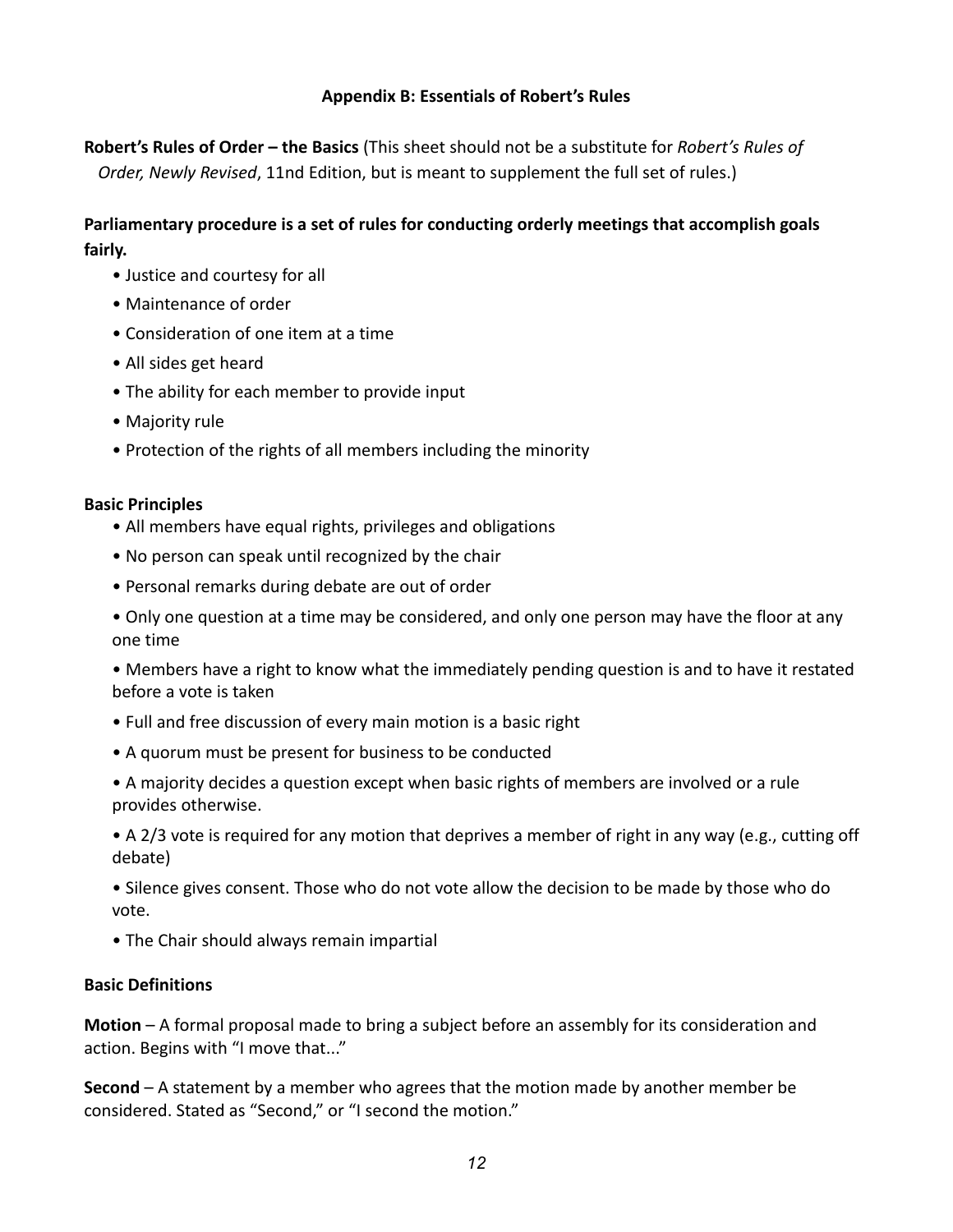**Amendment** – Before the vote is taken on a motion, it may be amended by:

- Striking out words
- Inserting or adding words
- Striking out words and inserting others in their place
- Substituting one (1) paragraph or resolution for another

**Quorum** - the minimum number of members who must be present in order for the Senate to conduct business. The quorum can be found in the Senate's bylaws. For boards and committees, unless stated in the bylaws, the quorum is a majority of the members.

## **Role of the Chair**

- To remain impartial during debate
- To vote only to create or break a tie (or 2/3 for matters requiring a 2/3 vote) exception: the presiding officer may vote on any vote by ballot
- To introduce business in proper order per the agenda
- To recognize speakers
- To determine if a motion is in order
- To keep discussion germane to the pending motion
- To maintain order
- To put motions to a vote and announce results

## **General procedure for Handling a Main Motion**

- A member must obtain the floor by being recognized by the chair
- Member makes a main motion
- A motion must be seconded by another member before it can be considered
- If the motion is in order, the chair will restate the motion and open debate
- The maker of a motion has the right to speak first in debate
- The main motion is debated along with any secondary motions that are debatable.
- Debate is closed when discussion has ended or a 2/3 vote closes debate ("call the previous question" or "call the question")
- The chair restates the motion, and if necessary clarifies the consequences of affirmative and negative votes
- The chair calls for a vote by asking "All in favor?" Those in favor say "Aye." Then asking "All opposed?" Those opposed will say "no*"*
- The chair announces the result

## **General rules of Debate**

• No member may speak until recognized by the chair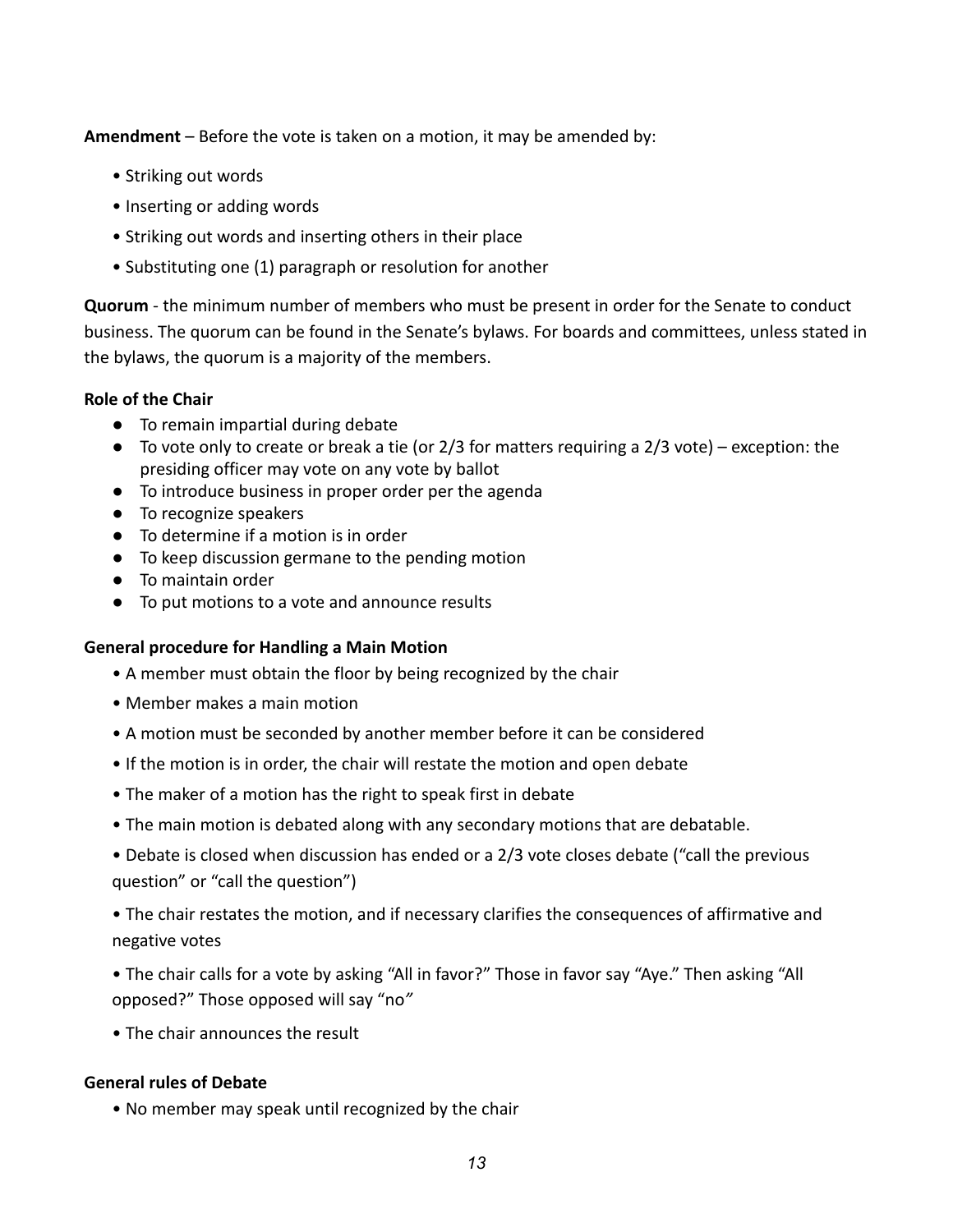• All discussion must be relevant to the immediately pending question

• No member can speak more than twice to each debatable motion. The second time takes place after everyone wishing to debate the motion has had an opportunity to speak once

• No member can speak more than ten minutes or as decided by members. • All remarks must be addressed to the chair – no cross debate is permitted

• It is not permissible to speak against one's own motion (but one can vote against one's own motion)

• Debate must address issues not personalities – no one is permitted to make personal attacks or question the motives of other speakers

• The presiding officer must relinquish the chair in order to participate in debate and cannot reassume the chair until the pending main question is disposed of

• When possible, the chair should let the floor alternate between those speaking in support and those speaking in opposition to the motion

- Members may not disrupt the assembly
- Rules of debate can be changed by a 2/3 vote or general consent without objection

## **Example of Handling a Main Motion:**

Member addresses the chair:

*Madam (Mister) President.*

Chair recognizes member (by title or name).

Member makes the motion.

*I move that...*

Another member seconds the motion (without recognition).

*Second [or] I second the motion.*

The chair states the motion and opens debate.

*It is moved and seconded that...*

*Is there any debate?* Or *Are you ready for the question?*

Chair recognizes members wishing to speak.

After debate concludes. Chair restates the motion and puts the question to a vote.

*The question is on the motion to...*

*Those in favor of the motion say "aye." Those opposed say "no."*

Chair announces the result of the vote and what action will be taken.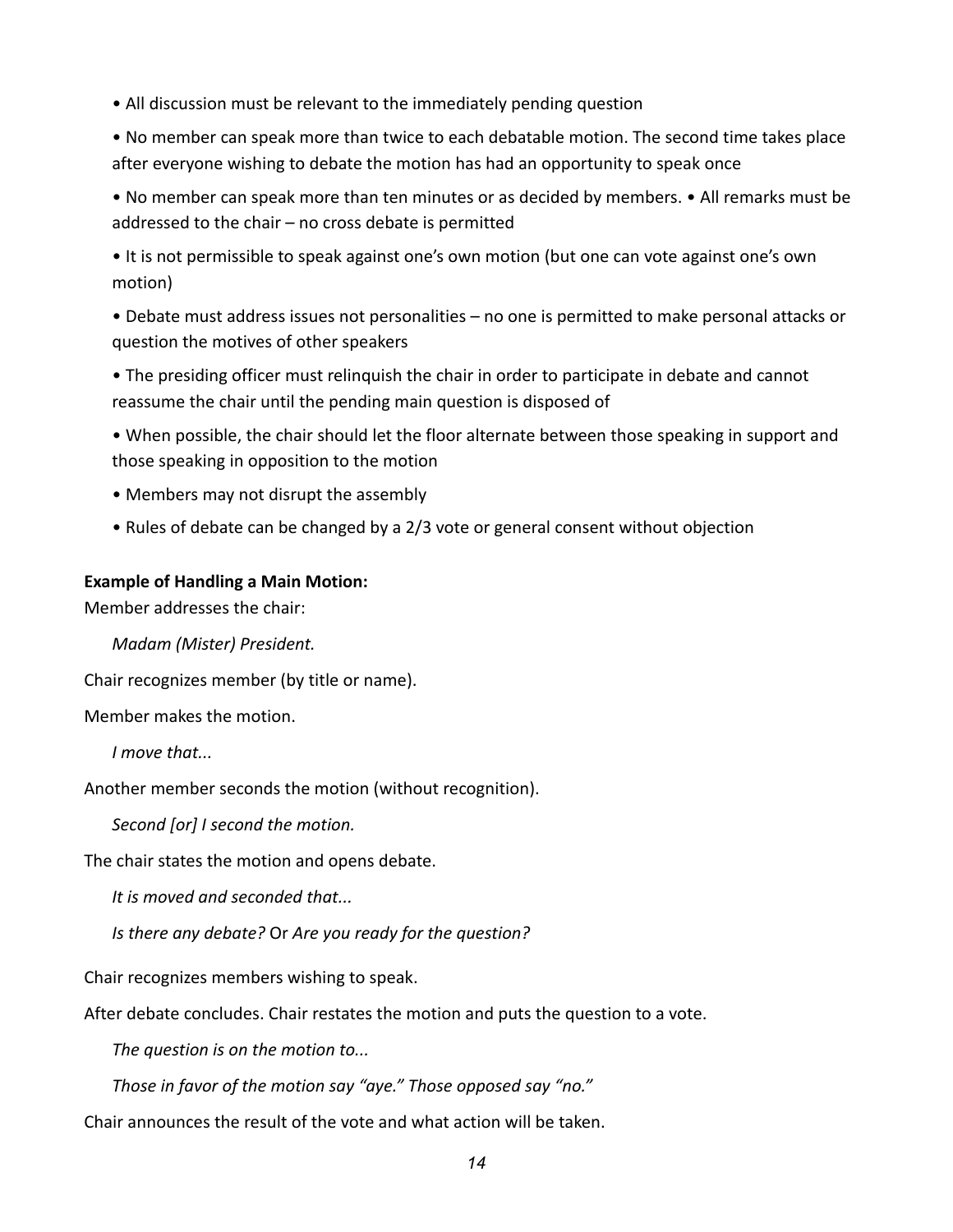*The "ayes" have it, and the motion is adopted. We will [stating action to be taken].*

The chair continues with the next business in order.

## **Common methods of taking a vote: General consent**:

*"If there is no objection, we will..." (Pause) "Since there is no objection, we will..."*

**Voice vote:** *"As many as are in favor, say "aye." As many opposed, say "no." The "ayes/noes" have it and the motion is adopted/lost."*

**Rising vote (not counted):** *"Those in favor will rise. Thank you, be seated. Those opposed will rise. Thank you, be seated. There is a majority (or 2/3) in the affirmative and the motion is adopted."* Or *"There is less than a majority (or 2/3) in the affirmative and the motion is lost."*

## **Methods of Amending**

**By striking out:** "I move to amend the motion by striking out the word "Denver."

**By inserting:** "I move to amend the motion by inserting the word 'Las Vegas' after the word 'Portland' and before the period."

**By striking out and inserting:** "I move to amend the motion by striking out the word '\$35' and inserting the word '\$50.'"

## **Helpful terminology**

- Recommendations, bylaws, rules, resolutions, budgets, and audits are **adopted**.
- Reports are **filed.**
- Resignations are **accepted**.
- Bills and minutes are **approved**.
- If corrections were made to the minutes, the minutes are then **approved as corrected.**

• Treasurer's statement is neither approved nor adopted; but after questions are answered regarding any item as reported, it is **placed on file for audit** as stipulated in the bylaws.

## • Motions are recorded as **"adopted" or "lost."**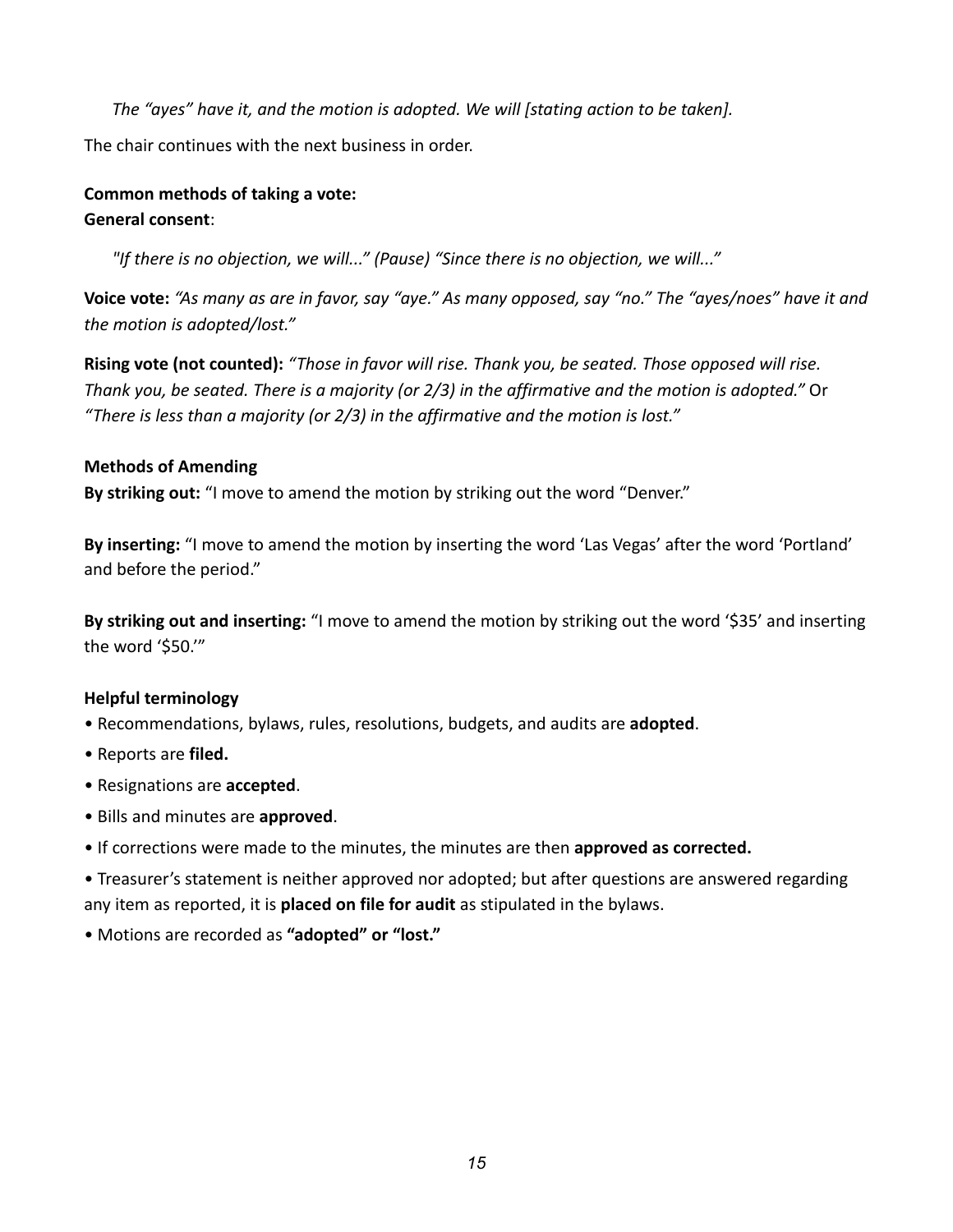#### **APPENDIX C: Senate Council & Committee Charters**

**Committees are listed in the order that their charters appear in the following pages:**

**Charter of the Senate [Leadership](#page-16-0) Council**

**Charter of the Senate [Academic](#page-17-0) Affairs Council**

**Charter of the Senate [Student](#page-18-0) Affairs Council**

**Charter of the Senate [Nominating](#page-19-0) Committee**

**Charter of the Senate Policy [Committee](#page-20-0)**

**Charter of the Senate [Governance](#page-21-0) Committee**

**Charter of the University [Committee](#page-22-0) on Curricula**

**Charter of the Program Vitality [Committee](#page-23-0) \***

**Charter of the UNI [Foundational](#page-24-0) Inquiry (UNIFI) Committee**

**Charter of the Honorary Degrees [Committee](#page-25-0)**

**Charter of the CETL Advisory [Committee](#page-26-0)**

**Charter of the Student [Academic](#page-27-0) Appeals Board**

**Charter of the Committee on Admission, [Readmission,](#page-28-0) and Retention**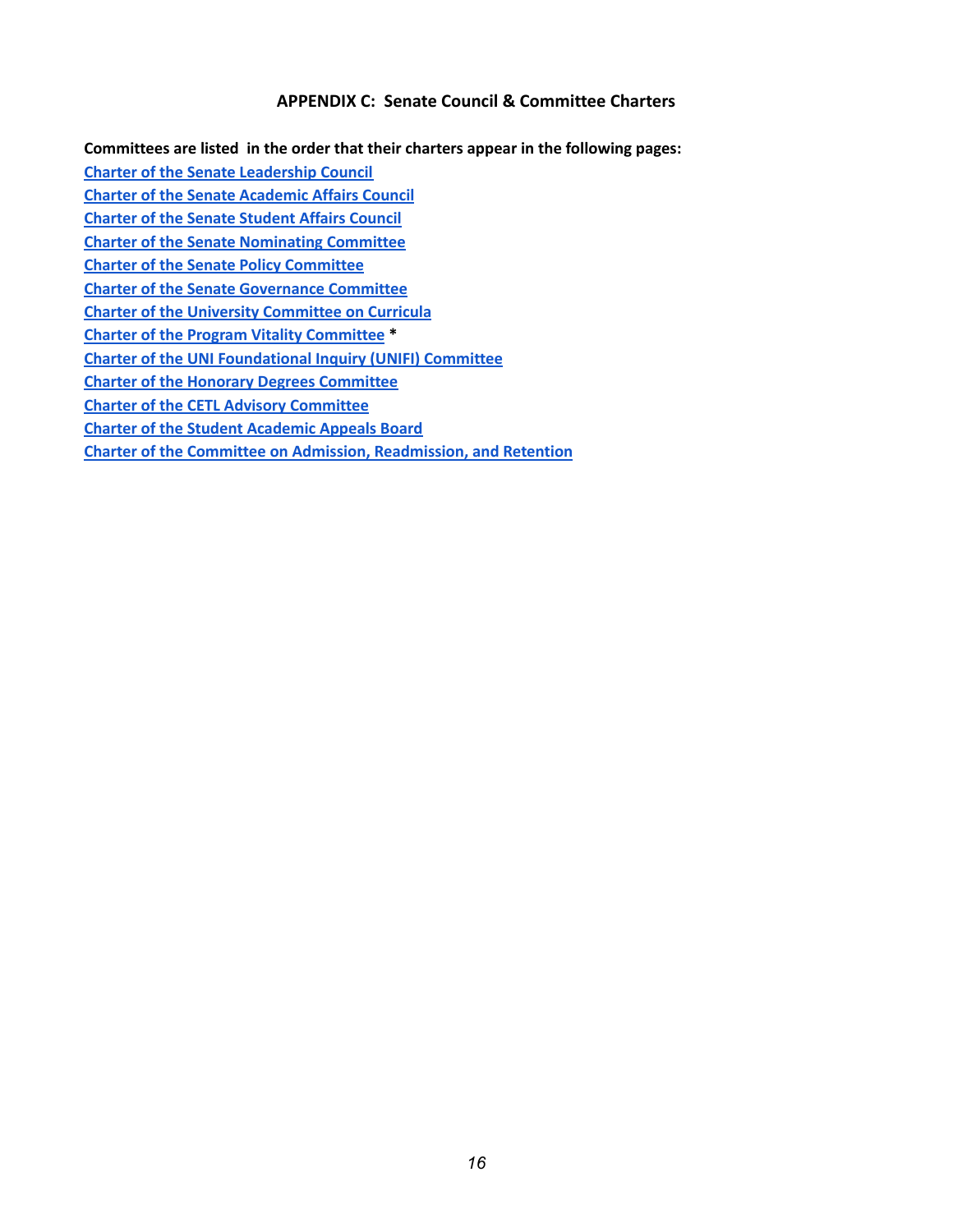## **Charter of the Faculty Senate Leadership Council**

### <span id="page-16-0"></span>*Mission*

The Faculty Senate Leadership Council is constituted of senate committees related to senate leadership activities. Leaders and stakeholders of the committees meet periodically to assure coherence among the activities of constituent committees and to recommend changes pertaining to their policies, practices, and people to the Faculty Senate.

### *Responsibilities*

Senate agenda. Determine and distribute an agenda for meetings of the Faculty Senate, normally one week prior to those meetings. Included will be determination of a consent agenda, consisting of items judged to be non-controversial, in order to allocate greater time in senate meetings to matters that will require significant deliberation.

Delegation of senate tasks. Handle routine matters delegated to it by the Faculty Senate, in order to allocate time in senate meetings for deliberation of less routine matters.

Oversight. Oversee operation and effectiveness of councils and committees under the Faculty Senate's purview, including receipt of annual reports and recommendations from councils and committees.

Review. Review annual reports of senate subcommittees. Such a review will take place during the first meeting of the Fall semester of the academic year following the reporting period, since committee reports are due at the end of the academic year.

Consultation. Provide consultation with other components of shared governance on campus or direct to a senate subcommittee or the committee of the whole (the full senate), as appropriate.

## *Organization*

Charter. Review this charter regularly and propose adjustments, as needed.

Composition. The Senate Leadership Council will consist of elected senate officers, elected chairs of the 3 senate committees, and the Chair of the Faculty. The Chair of the Faculty Senate will chair the Senate Leadership Council. There will be no quorum requirement, as the Chair of the Faculty Senate has primary responsibility for determining and distributing an agenda for senate meetings. The Senate Chair must distribute a senate agenda without regard to the availability of council members to meet.

Meetings. The Council will meet on the second Monday of each month of the academic calendar, not including weeks designated for final exams, and other times as needed. A schedule of regular meetings of the Faculty Senate and senate committees will be published by the Chair of the Faculty Senate by the first day of each academic year. Special meetings may be called with a motion and simple majority of council membership. Agenda and minutes. The chair will distribute meeting agendas normally the week prior to each meeting. Minutes for each meeting will be prepared by the council chair and distributed to council members within one week following each meeting.

Annual report. Councils have no annual reporting requirement, but must file recommendations that result from the council's activities in the form of a senate petition, as needed.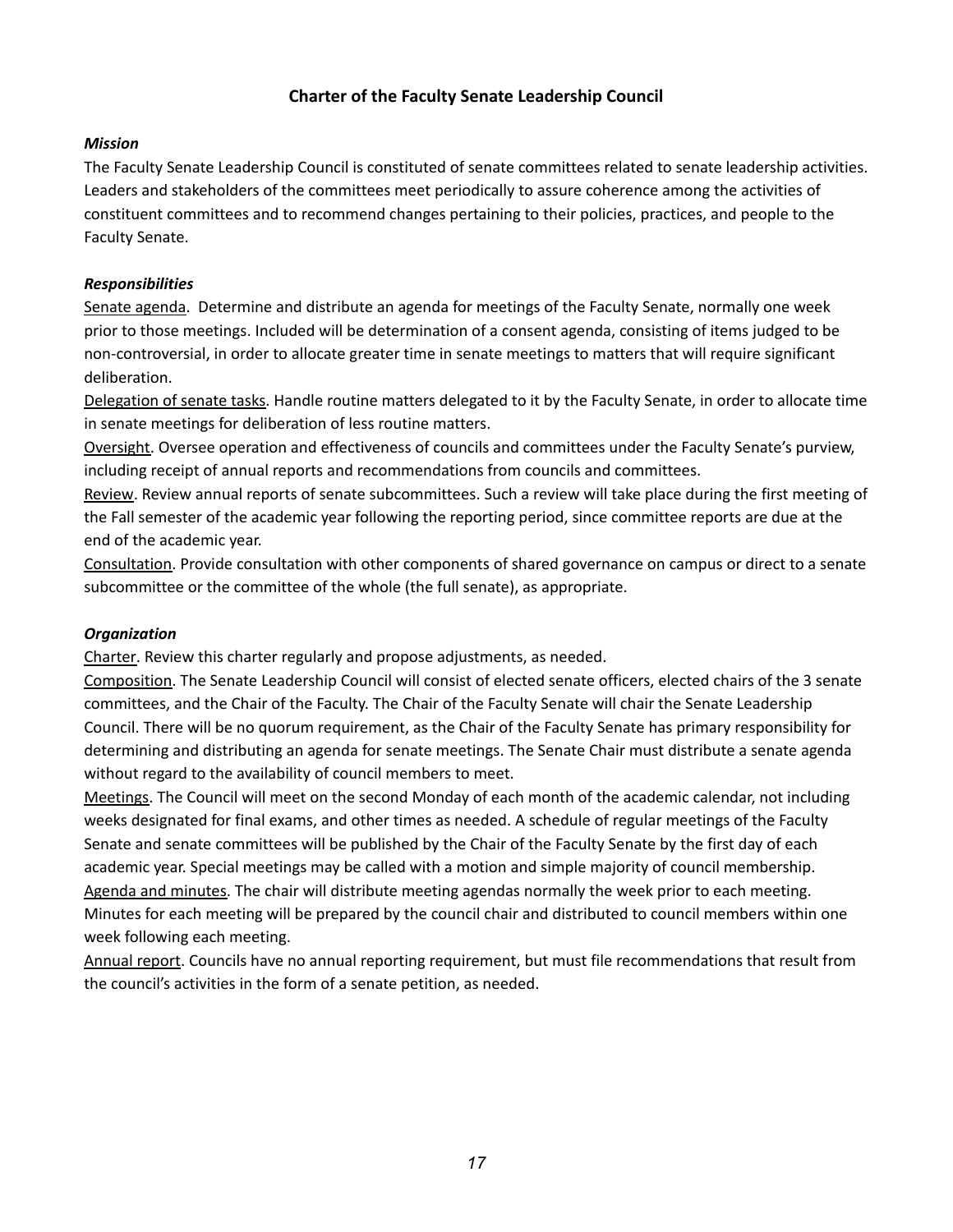## **Charter of the Faculty Senate Academic Affairs Council**

#### <span id="page-17-0"></span>*Mission*

The Faculty Senate Student Affairs Council is constituted of senate committees related to curriculum and pedagogy. Leaders and stakeholders of the committees meet periodically to assure coherence among the activities of constituent committees and to recommend changes pertaining to their policies, practices, and people to the Faculty Senate.

#### *Responsibilities*

Review. Review annual reports of constituent committees. Such a review will likely take place during the Fall semester of the academic year following the reporting period, since committee reports are due by the end of the academic year.

Consultation. Consult with constituent committees, the Senate Leadership Council, and other stakeholders liberally, as needed.

Recommendations. Recommend adjustments to policies, procedures, replacement of faculty delegates on constituent committees, and to this charter, as necessary. Recommended changes to policies, practices, and charter may be made in the form of a senate petition. Recommended replacement of faculty delegates on constituent committees should be made by communication (e.g. email) to the Chair of the Faculty Senate. Names of replaced faculty delegates will not be disclosed in meeting minutes, nor any other public forum.

### *Organization*

Charter. Review this charter regularly and propose adjustments, as needed.

Composition. The Faculty Senate Academic Affairs Council will consist of elected chairs and other leaders of constituent committees and the Associate Provost for Academic Affairs.

Meetings. A senate liaison, normally the Senate Past Chair, will convene council meetings at least once each semester, and other times as needed. Special meetings may be called with a motion and simple majority of council members.

Agenda and minutes. A senate liaison will distribute meeting agendas normally the week prior to each meeting, and will prepare and distribute minutes to council members normally within one week following each meeting. Annual report. Councils have no annual reporting requirement, but must file recommendations that result from the council's activities in the form of a senate petition, as needed.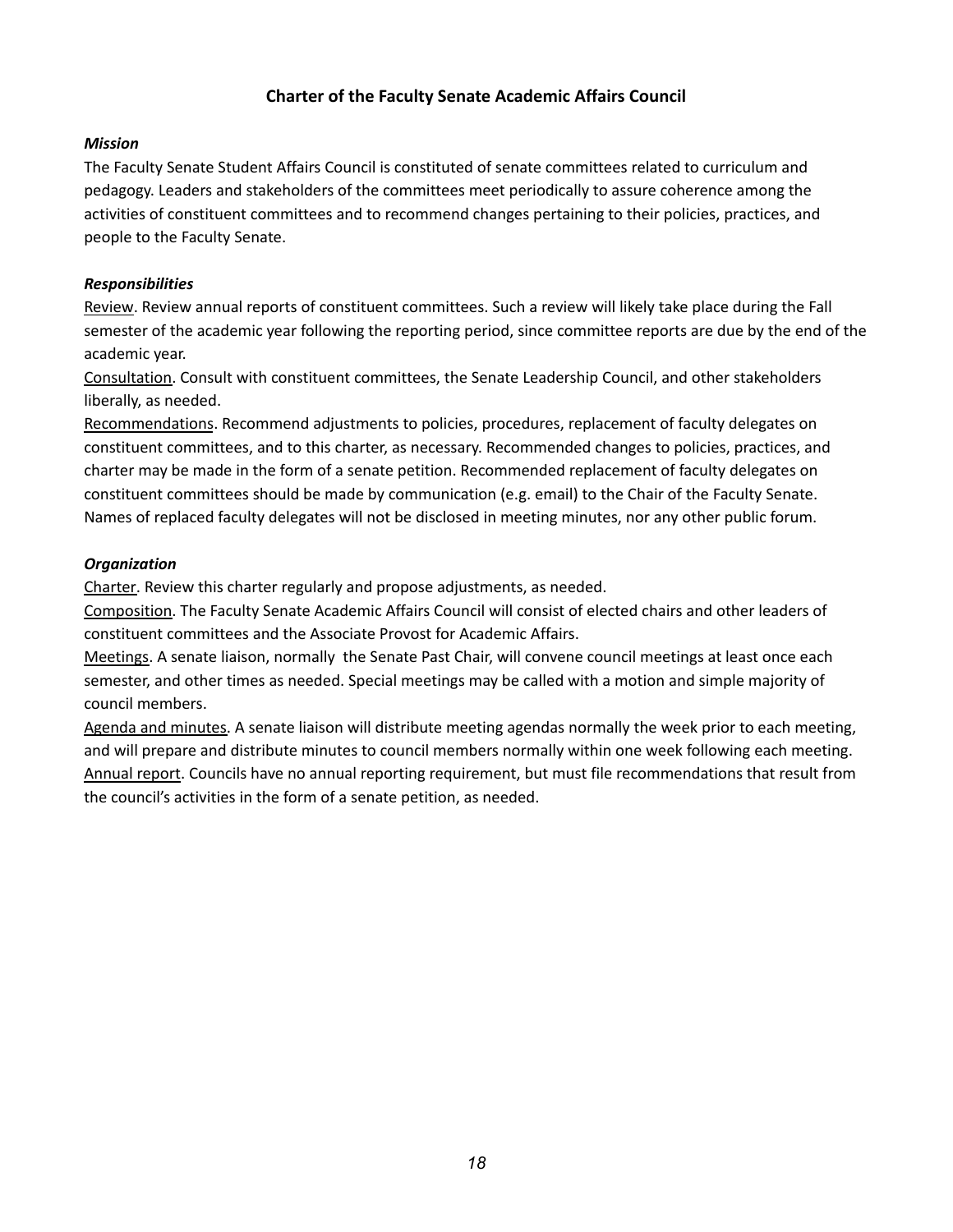## **Charter of the Faculty Senate Student Affairs Council**

#### <span id="page-18-0"></span>*Mission*

The Faculty Senate Student Affairs Council is constituted of senate committees related to the faculty's role in student success. Leaders and stakeholders of the committees meet periodically to assure coherence among the activities of constituent committees and to recommend changes pertaining to their policies, practices, and people to the Faculty Senate.

### *Responsibilities*

Review. Review annual reports of constituent committees. Such a review will likely take place during the Fall semester of the academic year following the reporting period, since committee reports are due by the end of the academic year.

Consultation. Consult with constituent committees, the Faculty Senate Leadership Council, and other stakeholders liberally, as needed. Northern Iowa Student Government (NISG), the Dean of Students, and the Faculty Athletics Representative will be key stakeholders in this regard.

Recommendations. Recommend adjustments to policies, procedures, replacement of faculty delegates on constituent committees, and to this charter, as necessary. Recommended changes to policies, practices, and charter may be made in the form of a senate petition. Recommended replacement of faculty delegates on constituent committees should be made by communication (e.g. email) to the Chair of the Faculty Senate. Names of replaced faculty delegates will not be disclosed in meeting minutes, nor any other public forum.

## *Organization*

Charter. Review this charter regularly and propose adjustments, as needed.

Composition. The Faculty Senate Student Affairs Council will consist of elected chairs of constituent committees, the Dean of Students, an officer of NISG, and the Faculty Athletics Representative.

Meetings. A senate liaison, usually the Senate Vice Chair, will convene council meetings at least once each semester, and other times as needed. Special meetings may be called with a motion and simple majority of council membership.

Agenda and minutes. A senate liaison will distribute meeting agendas normally the week prior to each meeting, and will prepare and distribute minutes to council members normally within one week following each meeting. Annual report. Councils have no annual reporting requirement, but must file recommendations that result from the council's activities in the form of a senate petition, as needed.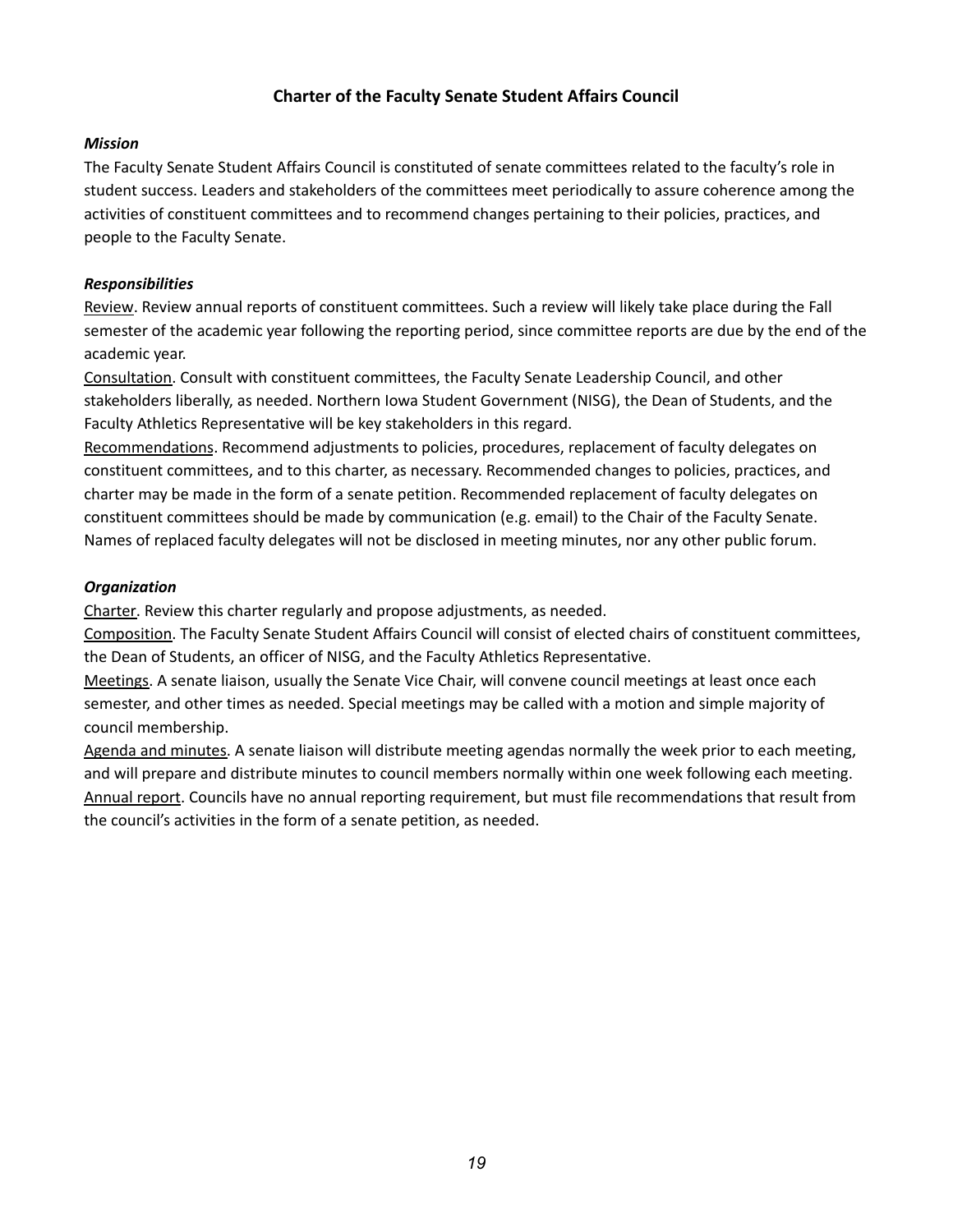## **Charter of the Senate Nominating Committee**

### <span id="page-19-0"></span>*Mission*

The Senate Nominating Committee shall assure continuous improvement in effectiveness of committees in the Faculty Senate's purview, proposing necessary adjustments to committee and council charters, including all aspects of their mission, responsibilities, and organization.

## *Responsibilities*

Elections. Support college senate chairs with college elections to university faculty committees. Provide college senate chairs early each academic year with seats to be included in spring elections for the current academic year.

Database. Maintain a database of faculty appointments to university faculty committees and senate committees chartered by the Faculty Senate, as well as certain faculty committees not chartered by the Faculty Senate. After spring faculty elections, post a listing of seat occupants on all university faculty committees and senate committees to the senate website in the space provided for committees.

Mid-term appointments. Inform and support college senate chairs in filling midterm vacancies on university faculty committees.

Reports. Receive and monitor annual committee reports. Provide guidance to improve the quality of annual reports and their recommendations when appropriate.

Charters. Review committee and council charters and recommend necessary changes to the faculty senate. Senators. Appoint senators to the 3 senate subcommittees upon completion of spring elections.

### *Organization*

Committee charter. Review annually and propose adjustments to the Senate Nominating Committee charter, as needed.

Composition. The committee will consist of approximately 4-6 senators, including at least one from each academic college and the library. A chair will be elected by committee members. A quorum will be established with 50% of committee members present, but will not be established with less than 3 members.

Liaison. An elected officer of the Faculty Senate will act as liaison to the committee, providing necessary support. The senate officer liaison will have privileges of motion and debate, but would vote only in case of a tie. Meetings. The committee will meet on the Monday preceding the full senate meeting for each month of the academic calendar, not including weeks designated for final exams. Special meetings of the committee may be called with a motion and simple majority of those present.

Agenda and minutes. The chair, in collaboration with the senate officer liaison, will prepare and distribute meeting agendas normally one week prior to each meeting. Minutes for each meeting will be prepared and distributed to committee members by the committee chair within one week following each meeting.

Annual report. An annual report will be completed by the committee chair and filed by senate petition by May 1 each year. The annual report should include a listing of committee members, a listing of the dates of regular and special meetings, and any recommendations proposed by the committee regarding the matters under its purview. Included in those recommendations should be a consideration of whether any changes should be made to the committee's charter. Minutes of each meeting should be appended to the annual report.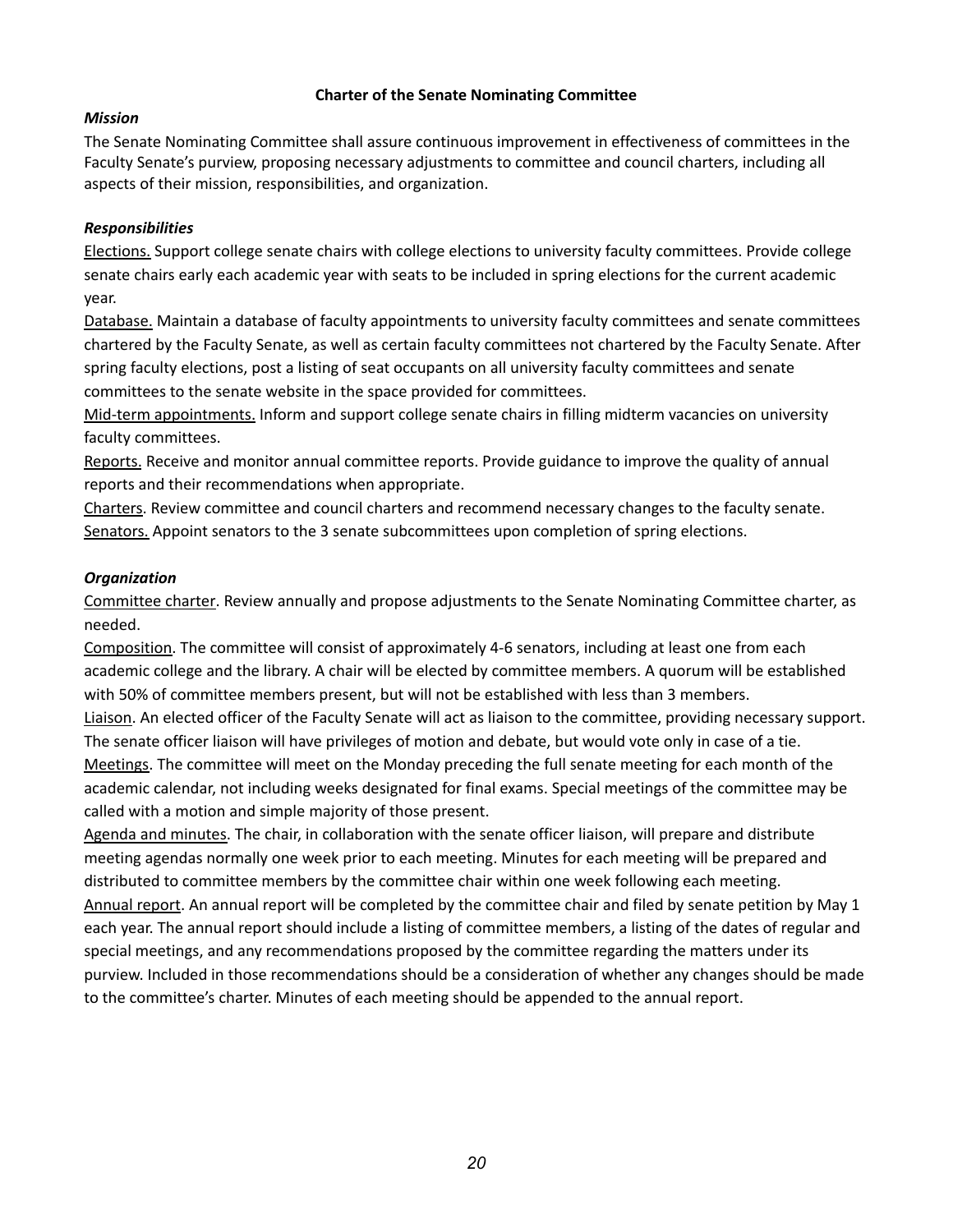### **Charter of the Senate Policy Committee**

### <span id="page-20-0"></span>*Mission*

The Faculty Senate Policy Committee shall assure continuous improvement of the educational policies pertaining to matters in the Faculty Senate's purview. The committee will propose necessary adjustments to specific policies.

### *Responsibilities*

Database. Maintain a database of policies owned by the Faculty Senate.

Review. Regularly review educational policies and propose adjustments, as needed. Such reviews should consider, for example, clarity, conformity to standards established in Policy 0.00, and diversity-related bias, among other matters.

Consult. Consult liberally with interested and affected parties when fact-finding, and when identifying problematic areas of policies for deliberation. However, then the committee must deliberate and vote independently from non-members, to assure compliance with Faculty Constitution provisions prohibiting delegation to any parties outside the Faculty Senate.

## *Organization*

Committee charter. Review annually and propose adjustments to the Senate Policy Committee charter, as needed.

Composition. The committee will consist of approximately 4-6 senators, without regard to college affiliation. A chair will be elected by committee members. A quorum will be established with 50% of committee members present, but will not be established with less than 3 members.

Liaison. An elected officer of the Faculty Senate will act as liaison to the committee, providing necessary support. The senate officer liaison will have privileges of motion and debate, but would vote only in case of a tie. Meetings. The committee will meet on the Monday preceding the full senate meeting for each month of the academic calendar, not including weeks designated for final exams. Special meetings of the committee may be called with a motion and simple majority of those present.

Agenda and minutes. The chair, in collaboration with the senate officer liaison, will prepare and distribute meeting agendas normally one week prior to each meeting. Minutes for each meeting will be prepared and distributed to committee members by the committee chair within one week following each meeting. Annual report. An annual report will be completed by the committee chair, a draft of which should be discussed by the committee during its last meeting of the year. The annual report should include a listing of committee members, a listing of the dates of regular and special meetings, and any recommendations proposed by the committee regarding the matters under its purview. Included in those recommendations should be a consideration of whether any changes should be made to the committee's charter. Minutes of each meeting should be appended to the annual report. The report should be filed by senate petition by May 1 each year.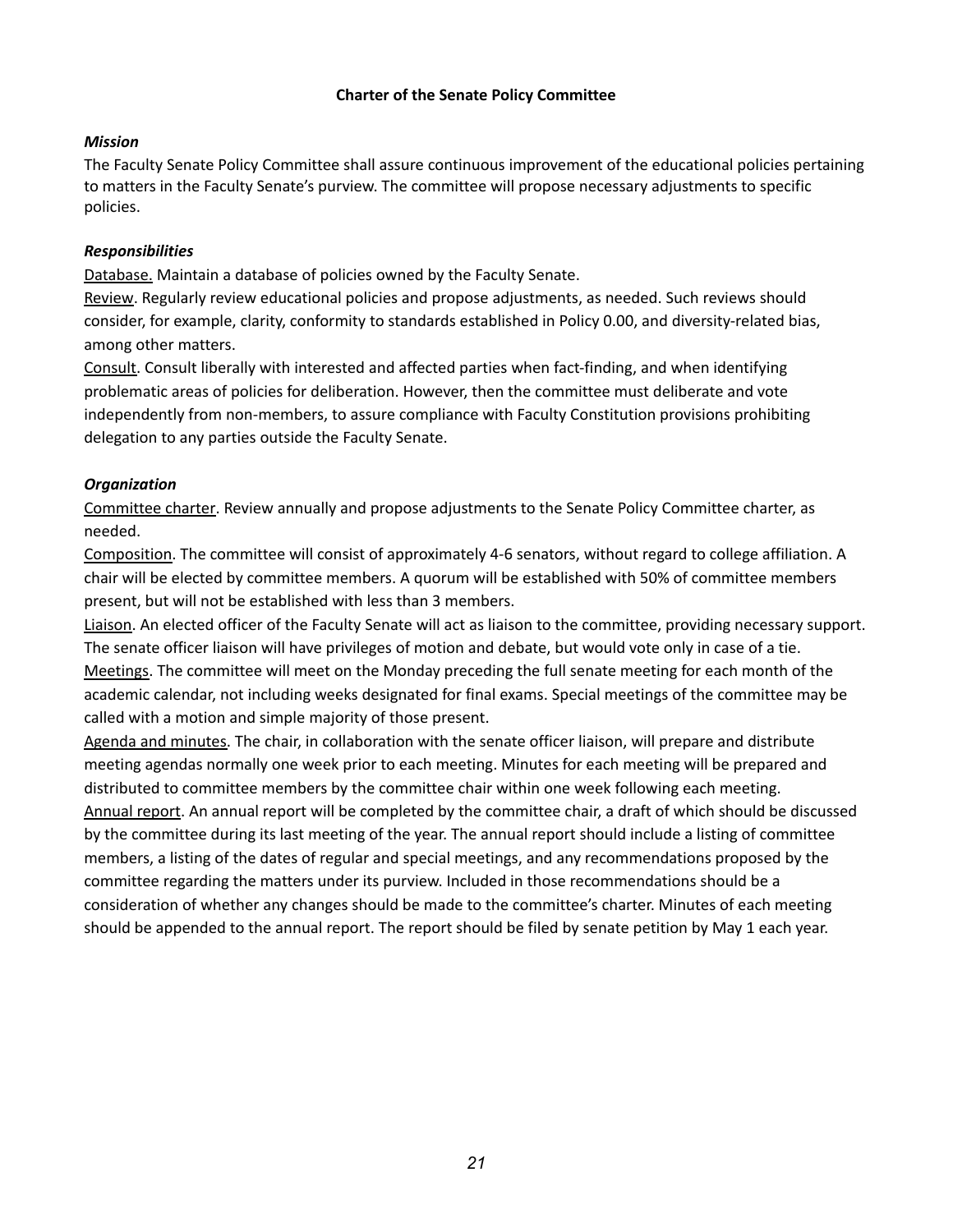### **Charter of the Senate Governance Committee**

### <span id="page-21-0"></span>*Mission*

The Senate Governance Committee shall ensure continuous improvement in Faculty Senate effectiveness by establishing, monitoring, and adjusting associated measurement instruments and by proposing to the Senate Leadership Council necessary adjustments to the Senate Handbook, Senate Bylaws, and Faculty Constitution.

### *Responsibilities*

Measurement. Establish and maintain a database of indicators for Faculty Senate and committee effectiveness. The committee shall also establish and maintain a database of indicators regarding the generalized culture of shared governance on campus.

Structures. Review and propose adjustments to overarching committee and council structures within the Faculty Senate's purview.

Senate documents. Review and propose adjustments to the Senate Handbook and Senate Bylaws, as necessary. Faculty constitution. Review and propose adjustments to the Faculty Constitution, as needed.

### *Organization*

Committee charter. Review annually and propose adjustments to the Senate Governance Committee charter, as needed.

Composition. The committee will consist of approximately 4-6 senators, without regard to college affiliation. A chair will be elected by committee members. A quorum will be established with 50% of committee members present, but will not be established with less than 3 members.

Liaison. An elected officer of the Faculty Senate will act as liaison to the committee, providing necessary support. The senate officer liaison will have privileges of motion and debate, but would vote only in case of a tie. Meetings. The committee will meet on the Monday preceding the full senate meeting for each month of the academic calendar, not including weeks designated for final exams. A schedule of regular meetings of the Faculty Senate and senate committees will be published by the Chair of the Faculty Senate by the first day of each academic year. Special meetings of the committee may be called with a motion and simple majority of those present.

Agenda and minutes. The chair, in collaboration with the senate officer liaison, will prepare and distribute meeting agendas normally one week prior to each meeting. Minutes for each meeting will be prepared and distributed to committee members by the committee chair within one week following each meeting. Annual report. An annual report will be completed by the committee chair, a draft of which should be discussed by the committee during its last meeting of the year. The annual report should include a listing of committee members, a listing of the dates of regular and special meetings, and any recommendations proposed by the committee regarding the matters under its purview. Included in those recommendations should be a consideration of whether any changes should be made to the committee's charter. Minutes of each meeting should be appended to the annual report. The report should be filed by senate petition by May 1 each year.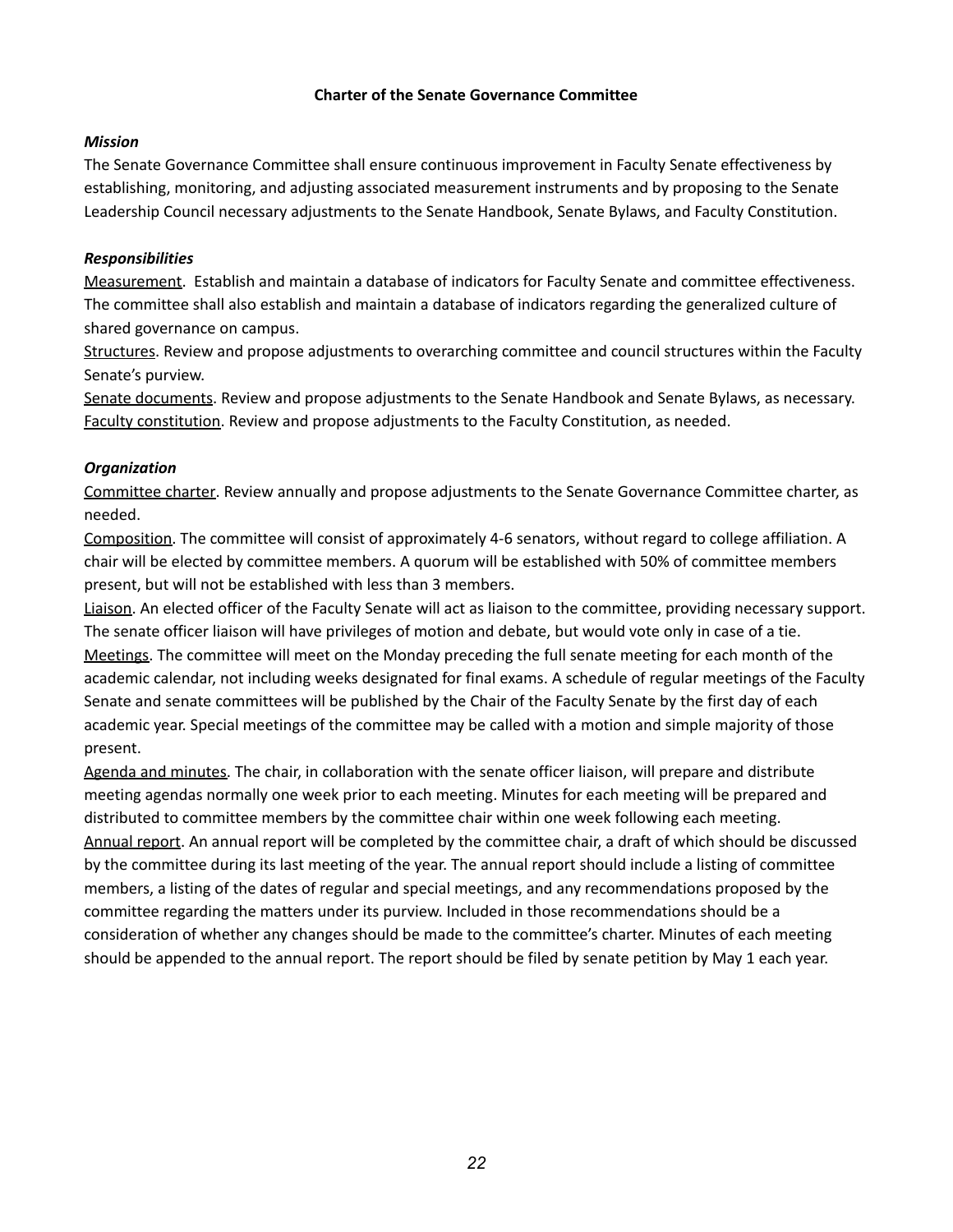## **Charter of the University Committee on Curricula**

### <span id="page-22-0"></span>*Mission*

Review academic departments' proposals for changes to the undergraduate curriculum, consistent with [Policy](https://policies.uni.edu/204) [2.04](https://policies.uni.edu/204) and the Curriculum Review Process Information Handbook. The UCC will provide liaison with the Graduate Council, as necessary, and will provide an annual report of approved curriculum changes to the University Faculty Senate.

## *Responsibilities*

Review Curricular Changes. Review curricular changes proposed by academic departments for compliance with Policy 2.04, using methods specified in the curriculum handbook.

Policy. Regularly review Policy 2.04 and propose necessary revisions to the University Faculty Senate. Handbook. Regularly review the curriculum handbook and propose necessary revisions to the University Faculty Senate.

Liaison. Reconcile concerns regarding impacts of undergraduate curricular changes on graduate programs with the Graduate Council. Further, it will refer unresolved issues regarding these impacts and unresolved consultations among academic departments to the University Faculty Senate for adjudication.

### *Organization*

Committee charter. Review this charter regularly and propose adjustments, as needed.

Composition. The committee will consist of a delegate from each college, two from CHAS, and at least 2-3 senate appointees. The committee chair will be elected by committee members. A quorum will be established with 50% of committee members present.

Meetings. Regular meetings will proceed according to a schedule determined by the committee members, with work to be completed according to the schedule provided in the curriculum handbook. When curricular work is completed, the committee shall meet to review Policy 2.04 and the curriculum handbook, as needed. Special meetings of the committee may be called with a motion and simple majority of committee membership. Agenda and minutes. The chair will prepare and distribute meeting agendas normally one week prior to each meeting. Minutes for each meeting will be prepared and distributed to committee members by the committee chair normally within one week following each meeting.

Annual report. The committee's report will be completed by the committee chair or designee. The report should include the dates of regular and special meetings, and any recommendations proposed by the committee regarding the matters under its purview. Included in those recommendations should be a consideration of whether any changes should be made to the committee's charter. Minutes of each meeting should be appended to the annual report. The committee's report should be submitted to the Chair of the Faculty Senate when the committee's work is completed for the academic year.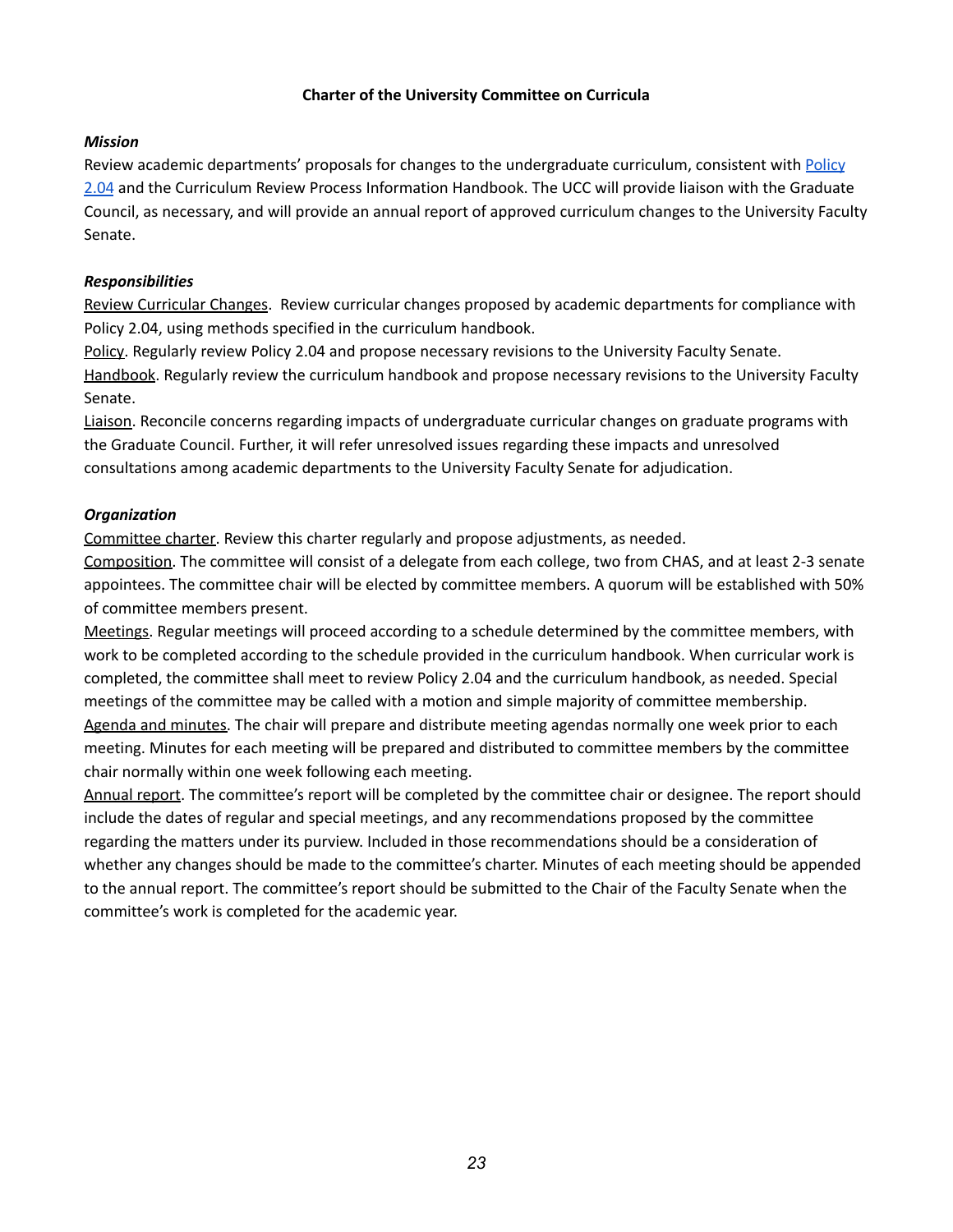<span id="page-23-0"></span>**Charter of the Department Vitality Committee [placeholder]**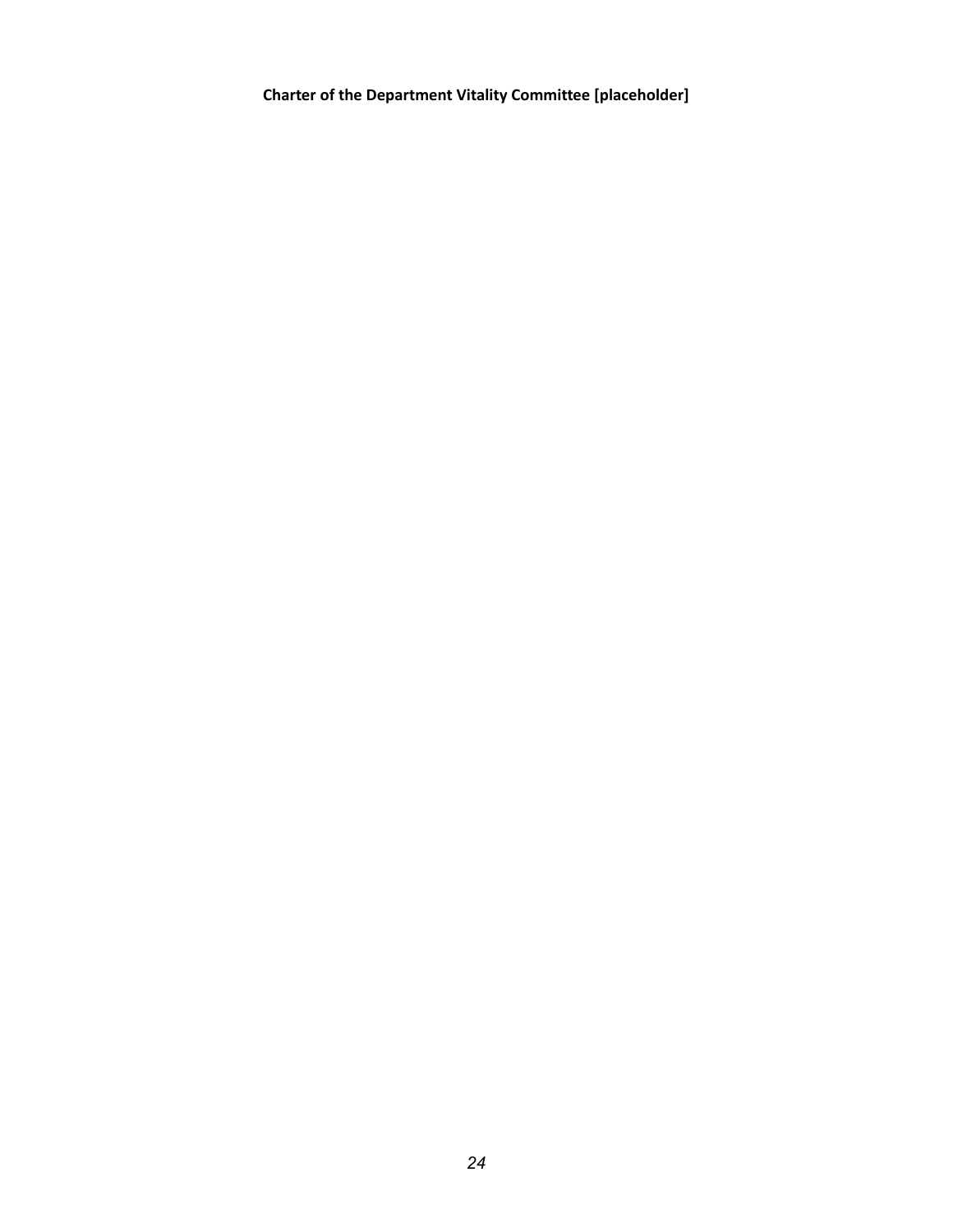## **Charter of the UNI Foundational Inquiry (UNIFI) Committee**

#### <span id="page-24-0"></span>*Mission*

In overseeing the university's general education program, the UNIFI Committee's mission is to maintain a culture of collaboration, to initiate and review changes related to UNIFI structure and curriculum, to provide necessary adjustments to the UNIFI program prompted by ongoing program review, to promote the UNIFI program on and off campus, to cultivate engaged pedagogy in UNIFI courses, to assess Student Learning Outcomes (SLOs), and to uphold UNIFI as an innovative, common experience for all students that enables them to develop skills and knowledge across a breadth of disciplines.

#### *Responsibilities*

Assessment. Monitor and measure the UNIFI program's SLOs through direct and indirect assessment, documenting plans for continuous improvement.

Program-level review. Provide adjustments to the UNIFI program on the basis of feedback from student learning outcomes and ongoing program review.

SLO review. Monitor Learning Area SLOs to ensure UNIFI courses are appropriately aligned, providing feedback to instructors regarding student learning. Publish criteria for maintaining course-level inclusion and maintenance in the UNIFI program.

Curriculum changes. Collaborate with relevant faculty, programs, and departments to initiate curriculum changes, including revisions to courses, certificates, and overall UNIFI program structure, as outlined in [Policy](https://policies.uni.edu/204) [2.04](https://policies.uni.edu/204).

#### *Organization*

Committee charter. Review this charter regularly and propose adjustments, as needed.

Composition. The committee will consist of six faculty members (one from COE, one from CBiz, two from CHAS and two from CSBS) recommended by college senates in conversation with UNIFI co-chairs and approved by senate leadership. Other voting members will include two Co-Coordinators, one Department Head, one representative from the Library, and one representative from the Office of Academic Advising. Voting members will serve staggered three-year terms and can serve two consecutive terms. Non-voting members will include liaisons from Continuing & Distance Education, Undergraduate Studies, CETL, and Faculty Senate. The committee will be chaired by the two UNIFI Co-Coordinators, who will be selected after a public search.

Meetings. The committee chairs will schedule regular committee meetings throughout the academic year. Special meetings of the committee may be called with a motion and simple majority of committee membership. Agenda and minutes. The chairs will prepare and distribute meeting agendas prior to each meeting. Minutes for each meeting will be prepared and distributed to committee members by the committee chairs following each meeting.

Annual report. An annual report will be completed by the committee chairs, a draft of which should be discussed by the committee during its last meeting of the year. The annual report should include a listing of committee members, a listing of the dates of regular and special meetings, and any recommendations proposed by the committee regarding the matters under its purview. Included in those recommendations should be a consideration of whether any changes should be made to the committee's charter. Minutes of each meeting should be appended to the annual report along with the most recent SOA report. The committee's annual report should be submitted to the Chair of the Faculty Senate by May 1 each year. The committee chairs will be invited to at least one annual meeting of the Faculty Senate to present an update on the program and to answer questions from senators.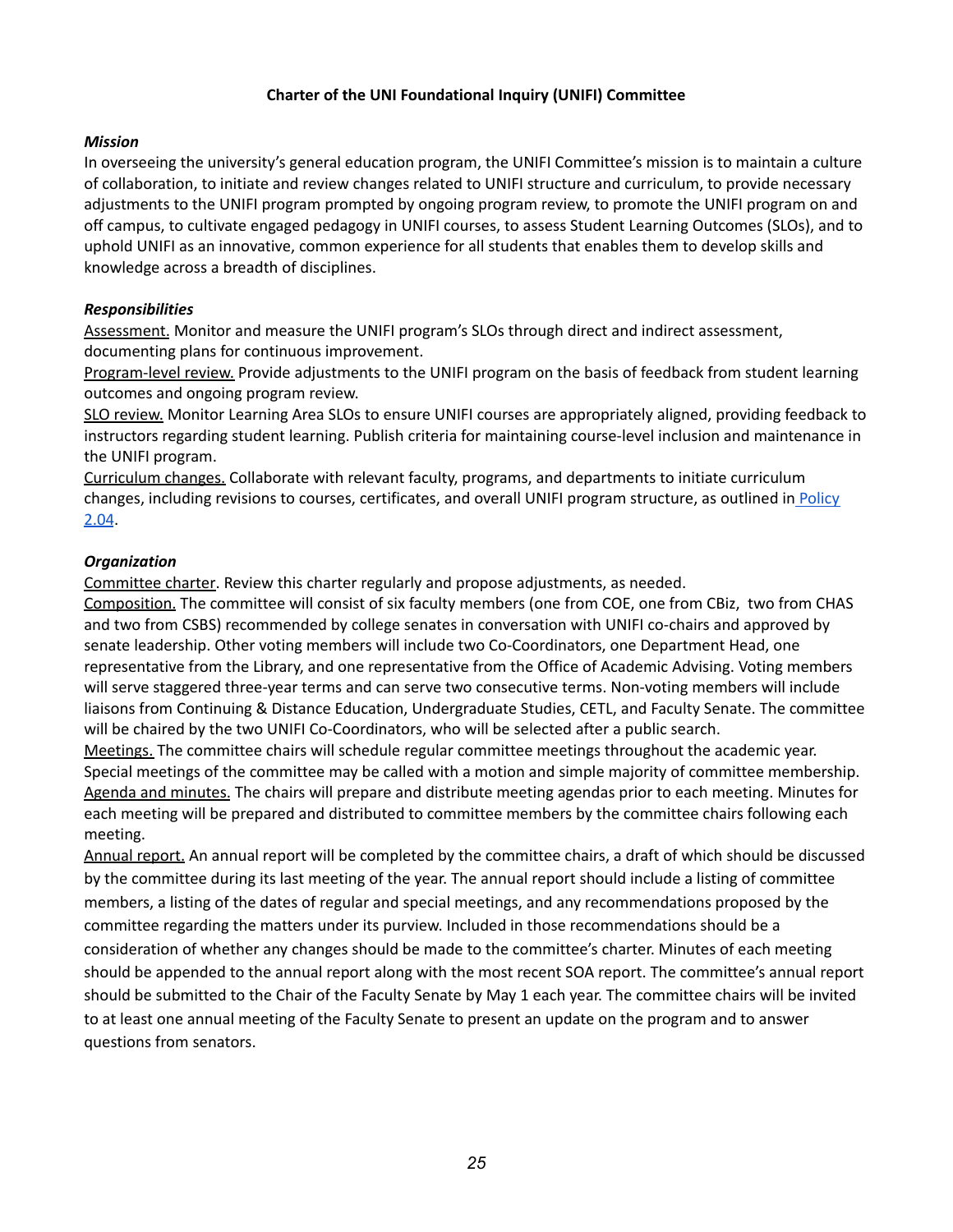#### **Charter of the Honorary Degrees Committee**

#### <span id="page-25-0"></span>*Mission*

Facilitate solicitation of suggestions and nominations from the university community and make recommendations for awarding Honorary Degrees to the President of the University, according to [Policy](https://policies.uni.edu/205) 2.05.

## *Responsibilities*

Policy review. Review Policy 2.05 regularly and make recommendations for revision to the Chair of the Faculty Senate.

Solicitation. As ex officio committee chair, the Provost will publicly solicit nominations from the University community, providing such nominations to committee members. Complete nominations must include components specified in Policy 2.05.

Review of nominees. The selection committee shall review nominations and forward its recommendations to the President of the University.

Confidentiality. All nomination materials and discussions shall be kept in complete confidence at all times. Names of only those individuals who will be awarded an Honorary Degree shall be made public upon final approval by the State of Iowa Board of Regents.

## *Organization*

Committee charter. Review this charter regularly and propose adjustments to the Faculty Senate, as needed. Composition. The committee shall be composed of seven members, including 5 members of the faculty, one from each academic college and a second from CHAS. The two voting faculty members from CHAS will be delegates from Humanities and Arts and the Natural Sciences. Two ex-officio members will be the Chief of Staff, Board and Governmental Relations and the Dean of the Graduate College, or their designees. In addition, the Provost will serve as the ex-officio chair of the committee. Members from academic colleges shall serve terms of 3 years, with at least one member selected each year.

Meetings. Selection meetings will be scheduled by the committee chair.

Agenda and minutes. The committee shall have no requirements for meeting agendas or minutes, due to the confidential nature of its proceedings.

Reporting. The President will request review by the University Faculty Senate after the committee has made a determination.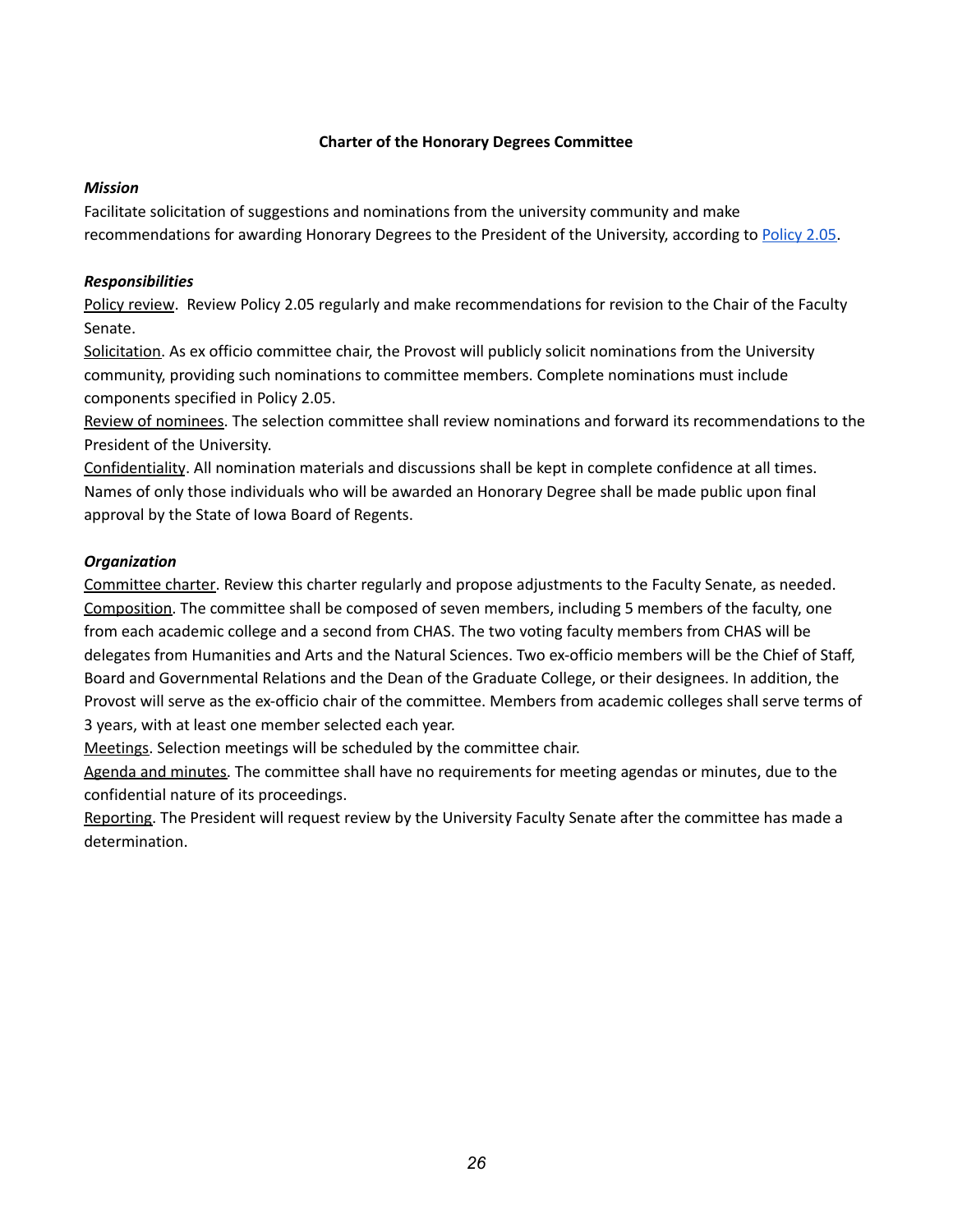## **Charter of the Advisory Committee for the Center for Excellence in Teaching and Learning**

#### <span id="page-26-0"></span>*Mission*

Oversee and provide direction for activities of the Center for Excellence in Teaching and Learning (CETL) through active engagement in the Center's activities and planning.

#### *Responsibilities*

Advocacy. Serve as advocates for the CETL in departments/schools and colleges. Engagement. Foster a vibrant culture of teaching and learning at UNI through active CETL engagement. Planning. Identify and prioritize immediate and long-term activities of the CETL.

### *Organization*

Committee charter. Review this charter regularly and propose adjustments, as needed.

Composition. The committee will consist of elected members of each college, and two from CHAS, along with one ex officio Faculty Senate appointee. The Associate Provost for Faculty will also serve on the committee in an ex officio capacity. The Center Director will be the committee's chair.

Meetings. The committee chair will provide a meeting schedule to committee members.

Agenda and minutes. The chair will prepare and distribute meeting agendas normally one week prior to each meeting. Minutes for each meeting will be prepared and distributed to committee members by the committee chair normally within one week following each meeting.

Annual report. An annual report will be completed by the committee chair, a draft of which should be discussed by the committee during its last meeting of the year. The annual report should include a listing of committee members, a listing of the dates of regular and special meetings, and any recommendations proposed by the committee regarding the matters under its purview. Included in those recommendations should be a consideration of whether any changes should be made to the committee's charter. Minutes of each meeting should be appended to the annual report. The committee's annual report should be submitted to the Chair of the Faculty Senate by May 1 each year.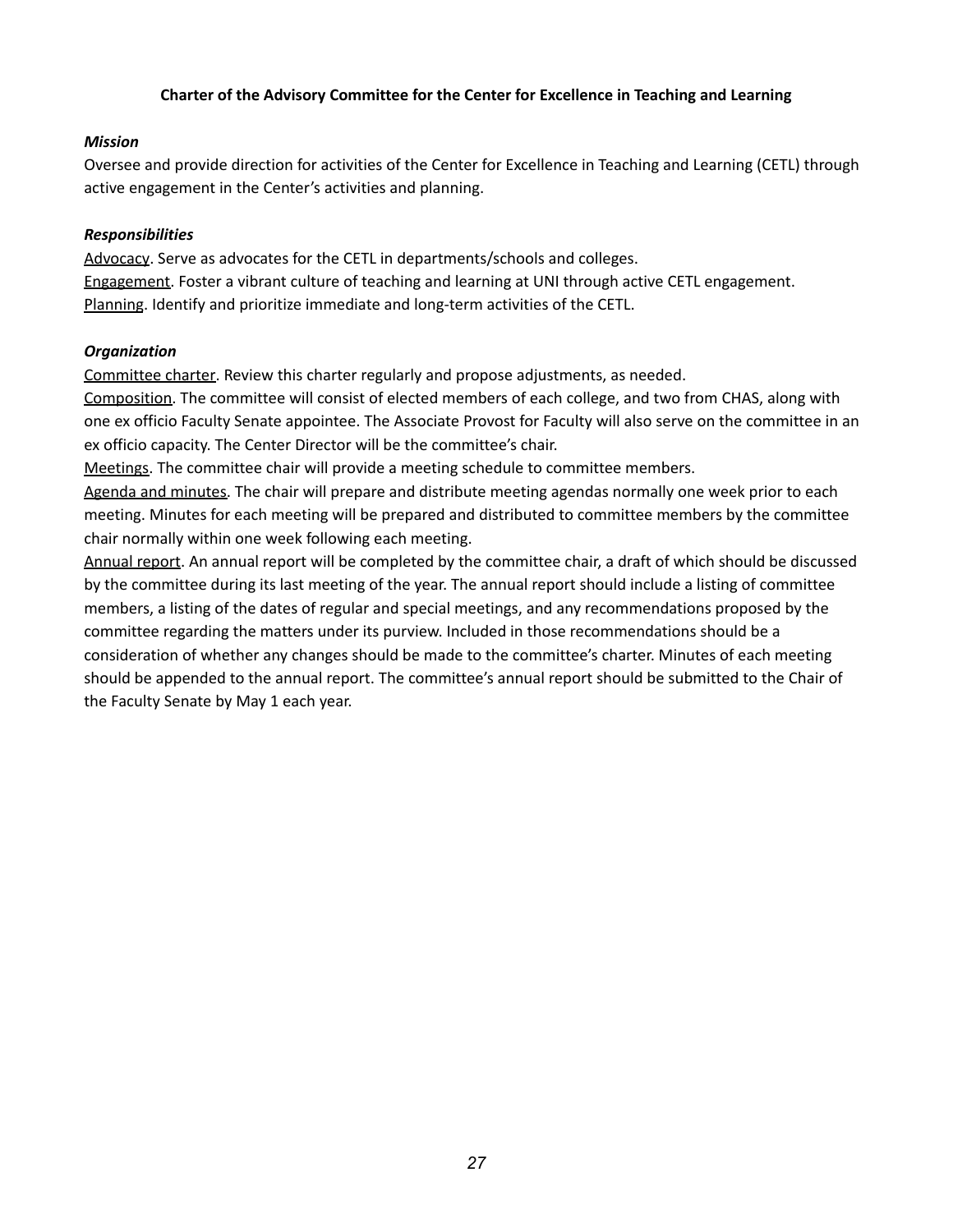### **Charter of the Student Academic Appeals Board**

### <span id="page-27-0"></span>*Mission*

Hears student academic grievances through execution and review of [Policy](https://policies.uni.edu/1201) 12.01 and also provides maintenance of [Policy](https://policies.uni.edu/301) 3.01, which is often the subject of student grievances.

## *Responsibilities*

Student grievances. Execute policy 12.01 to hear student grievances. Maintain Policy 12.01. Review Policy 12.01 at least annually and propose adjustments, as needed.

### *Organization*

Committee charter. Review this charter at least annually and propose adjustments, as needed.

Composition. The Student Academic Appeals Board is composed of a pool of 8 elected and 2 senate-appointed faculty members and appointed student members. The Faculty Senate will provide an appointed chair to the committee each year, which will be provided to the Associate Provost for Academic Affairs by the first day each Fall semester.

Meetings. The committee will meet when needed, as specified in Policy 12.01. It will also meet at least once annually to review Policy 12.01 and this charter in order to recommend revisions, as needed. Minutes of policy and charter review meetings, but not grievance meetings, should be completed by the Chair and provided to Board members within one week after such meetings, and included in the annual report.

Annual meeting. The committee Chair will convene an annual meeting early in the Fall semester to review applicable policies and this charter.

Annual report. An annual report of the Board's activities will include summary information regarding the number of student grievances heard and the general nature of grievances, but shall not disclose names of any parties or other specific details of grievances. The annual report should also include any recommended revisions to Policy 12.01, Policy 3.01, and this charter. The annual report should be provided to the Chair of the Faculty Senate by May 1 each year.